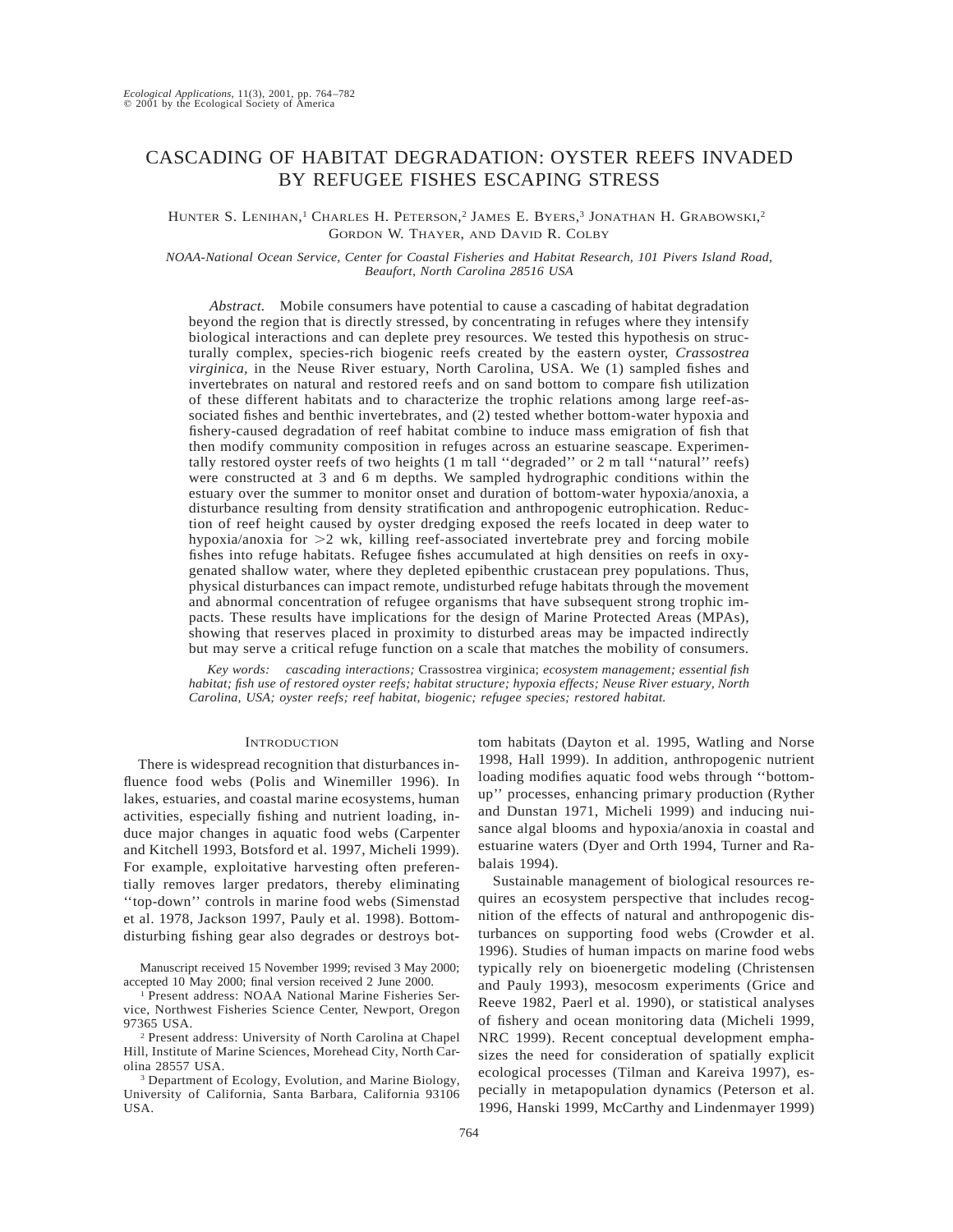

FIG. 1. Map of study sites (Ocracoke Island, West Bay, and the Neuse River estuary) located within Pamlico Sound, North Carolina. The dotted line in the Neuse River estuary represents the transect along which hydrographic measurements (temperature, salinity, and dissolved oxygen concentration) were taken (oxygen data shown in Fig. 5).

and community succession (He and Mladenoff 1999, Petraitis and Latham 1999). Surprisingly little attention has been given to how the effects of disturbances propagate through space beyond the immediate area of direct influence (but see Bonsdorff [1992], Estes et al. [1998]). Here we report the results of a mesoscale manipulative field experiment designed to test how anthropogenic disturbances occurring in one area propagate through space via the mobility of top consumers to affect populations in an adjacent, undisturbed area.

We chose to conduct our test of how mobility of fishes can transport effects of disturbance to areas outside the zone of direct impact by designing a set of observations of changes in food webs on experimentally restored oyster reefs. This study represents an important test case because oyster reefs have been widely degraded by human disturbances (Hargis and Haven 1988, Rothschild et al. 1994, Lenihan and Peterson 1998) and there is growing appreciation of the need to quantify the value of this habitat for estuarine fishes (Zimmerman et al. 1989, Harding and Mann 1999). We test the hypotheses (1) that natural and restored oyster reefs experience greater utilization by large mobile fishes of commercial and recreational value than sand-bottom habitat and (2) that fishery degradation of reef habitat and bottom-water hypoxia/anoxia combine to cause the movement of predatory fishes and to decrease the abundance of invertebrate prey on oyster reefs located in both stressed and nearby undisturbed refuge areas. As tests, we (1) sampled fishes and epibenthic invertebrates on natural and restored oyster reefs and on nearby sand bottom to compare these habitats and to establish trophic relationships (i.e., to depict the top levels of the local oyster-reef food web) and (2) conducted a large-scale field experiment to track changes in the abundance of predatory fishes and their prey on experimental oyster reefs located across a seascape experiencing different levels of stress from hypoxia/anoxia.

## **METHODS**

## *Study site*

Coastal North Carolina contains many large marine lagoons and estuaries, including Pamlico Sound, the second largest estuary in the USA. Like seagrass beds and salt marshes, oyster reefs are a conspicuous biogenic habitat in North Carolina estuaries. Oyster reefs occur both intertidally and subtidally. The Neuse River estuary (Fig. 1) is typical mesohaline [5–30 practical salinity units (psu)] habitat where oysters form subtidal reefs (Lenihan 1999). Production and harvests of oysters have been historically high in the Neuse River but have declined by nearly two orders of magnitude over the last 50 yr because of reef habitat destruction, degraded water quality, and oyster disease (Lenihan and Peterson 1998, Lenihan et al. 1999). The estuary is subjected to prolonged periods of severe hypoxia/anoxia during warm months when meteorological conditions are conducive. Meteorological conditions can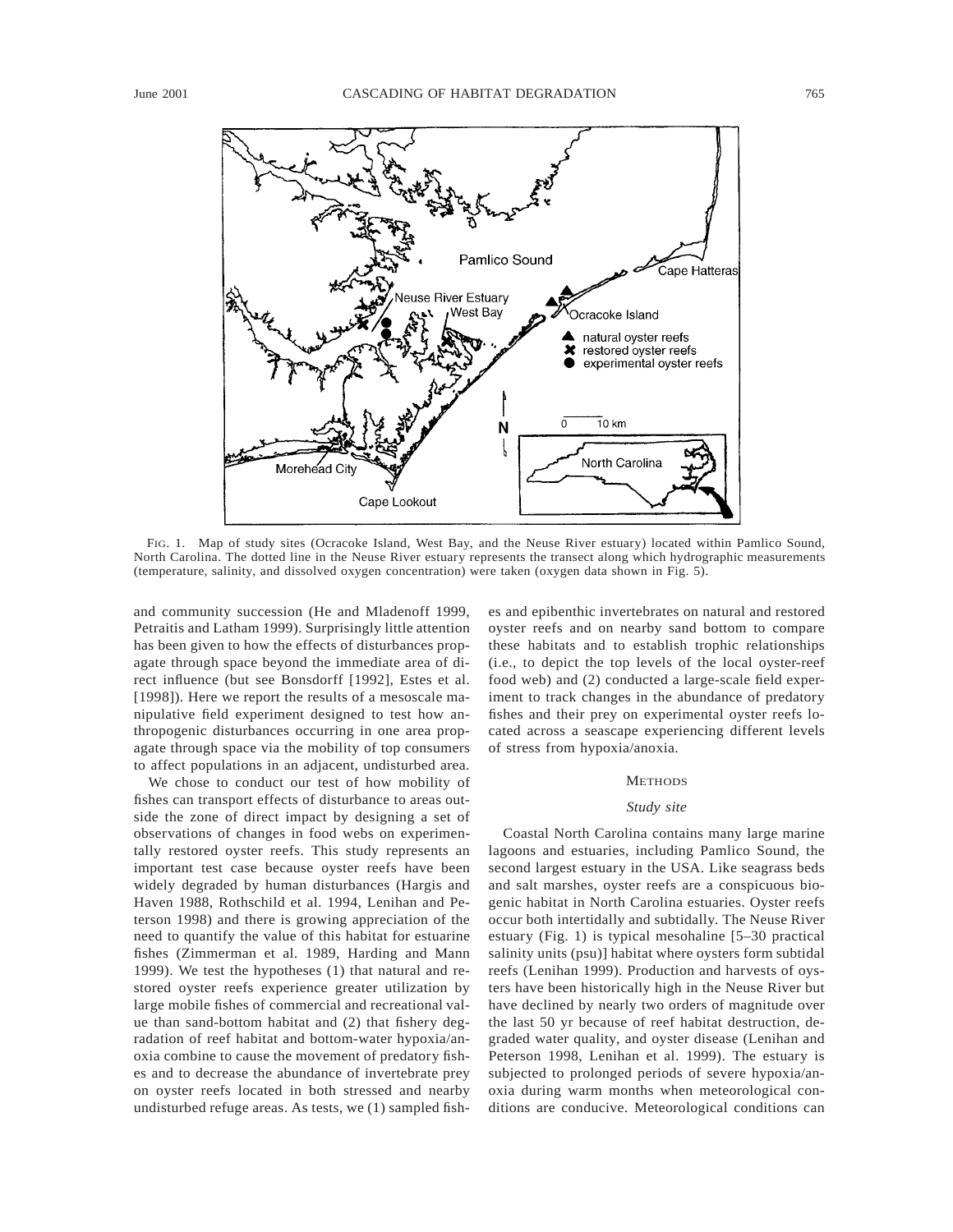TABLE 1. Number of mobile fishes (per fish trap or gill net) on natural and restored oyster reefs in three areas of Pamlico Sound, North Carolina, and on sand bottom in one of these areas in September 1997 (mean  $\pm$  1 sp).

|                              |                   |                                                        | Fish traps         |                  |                        |                        |
|------------------------------|-------------------|--------------------------------------------------------|--------------------|------------------|------------------------|------------------------|
|                              |                   |                                                        | Natural reefs      |                  | Restored reefs         | Sand bottom            |
| Species $\dagger$            | Common name       | Information<br>$codes$ <sup><math>\dagger</math></sup> | Ocracoke<br>Island | West Bay         | Neuse River<br>estuary | Neuse River<br>estuary |
| Anguilla rostrata            | American eel      | c, j                                                   | 0                  | $0.5 \pm 0.6$    | $\Omega$               |                        |
| Archosargus probatochephalus | sheepshead        | c, r, j, m                                             | $0.9 \pm 0.8$      | $0.5 \pm 0.5$    | $0.6 \pm 0.5$          |                        |
| Bairdiella chrysoura         | silver perch      | r, j, x                                                | $1.2 \pm 0.5$      | $2.0 \pm 1.6$    | $2.5 \pm 1.3$          |                        |
| <b>Balistes</b> capriscus    | gray triggerfish  | c, r, j, $x$                                           | $0.7 \pm 0.5$      | 0                | $1.0 \pm 1.1$          |                        |
| Brevoortia tyrannus          | menhaden          | $\mathcal{C}$                                          |                    |                  |                        |                        |
| Centropristis striata        | black seabass     | c, r, j, $x$                                           |                    |                  |                        |                        |
| Chaetodipterus faber         | spadefish         | c, r, j, $x$                                           |                    | $1.0 \pm 1.1$    | $1.2 \pm 0.5$          |                        |
| Cynoscion nebulosus          | speckled seatrout | c, r, p                                                |                    |                  |                        |                        |
| Cynoscion regalis            | weakfish          | c, r, p                                                |                    |                  |                        |                        |
| Lagodon rhomboides           | pinfish           | r, j, x                                                | $1.2 \pm 0.5$      | $1.0 \pm$<br>1.1 | $1.0 \pm 1.1$          |                        |
| Lutjanus griseus             | gray snapper      | c, r, j, $x$                                           | $0.7 \pm 0.5$      | $0.5 \pm 0.6$    |                        |                        |
| Micropogonias undulatus      | croaker           | c, r, x                                                | $0.5 \pm 0.6$      | $1.0 \pm 0.8$    | $0.5 \pm 0.6$          |                        |
| Mycteroperca microlepis      | gag grouper       | c, r, $\dot{i}$                                        |                    | 0                | $0.5 \pm 1.0$          |                        |
| Opsanus tau                  | oyster toadfish   | r, j, x, m                                             | $0.7 \pm 0.5$      | $0.7 \pm 0.5$    | $0.7 \pm 0.5$          |                        |
| Orthopristis chrysoptera     | pigfish           | c, r, j, $x$                                           | $0.7 \pm 0.5$      | $1.2 \pm 0.5$    | $1.25 \pm 0.5$         |                        |
| Paralichthys lethostigma     | southern flounder | c, r, j, x, $p$                                        |                    | $0.7 \pm 0.5$    | $0.2 \pm 0.5$          | $0.2 \pm 0.5$          |
| Pogonias cromis              | black drum        | c, r, x                                                |                    | $0.5 \pm 0.6$    |                        |                        |
| Pomatomus saltatrix          | bluefish          | c, r, p                                                |                    |                  |                        |                        |
| Rhinoptera bonasus           | cownose ray       |                                                        |                    |                  |                        |                        |
| Scomberomorus maculatus      | Spanish mackerel  | c, r, p                                                |                    |                  |                        |                        |
| Trachinotus carolinus        | pompano           | c, r, x                                                | $0.2 \pm 0.5$      | $0.5 \pm 0.6$    | $0.7 \pm 0.5$          | $\theta$               |

† Other fish associated with oyster reefs targeted in fisheries within the Neuse River estuary (but not caught in sampling gear) are red drum (*Sciaenops ocellatus*), striped mullet (*Mugil cephalus*), and tarpon (*Megalops atlanticus*).  $\ddagger$  Information codes: c = commercially caught in North Carolina; r = recreationally caught in North Carolina; j = found

on reefs as juveniles as well as adults;  $x =$  reef crustaceans (pieces of amphipods, mud crabs, and grass shrimp) found in stomachs;  $m =$  reef molluscs;  $p =$  reef-associated fishes found in stomachs. Data based on four replicate reefs and four replicate sand bottom areas sampled on two dates.

drive a wedge of high-salinity bottom water up estuary, limit the depth of mixing by surface waves, and cap the water column with low-salinity runoff. Such conditions produce persistent vertical density stratification, which allows microbial degradation of organic matter, anthropogenically enhanced by eutrophication, to consume available dissolved oxygen (DO) in bottom waters (Lenihan and Peterson 1998, Paerl et al. 1998). Mass mortality of oysters, reef-associated sessile invertebrates, and small sedentary fishes, as well as alterations of food-web interactions, occurs during these severe hypoxic/anoxic events (Seliger et al. 1985, Pihl et al. 1992, Breitburg et al. 1997, Lenihan and Peterson 1998, Paerl et al. 1998). Recent increases in the frequency and duration of hypoxia/anoxia have been linked to nitrogen loading in the estuary (Paerl et al. 1998). In the Chesapeake Bay, an analogous mid-Atlantic estuary, Cooper and Brush (1993) collected stratigraphic evidence from cores covering 2500 yr to show that the stress of low DO was minimal or even absent before the local landscape was grossly modified by recent human land uses.

Natural oyster reefs in the Neuse River estuary reach  $\sim$ 1.5 ha in surface area and most ( $\sim$ 80%) are located in water depths of  $\geq$ 4 m (Lenihan and Peterson 1998). The height of oyster reefs located in deep portions of the estuary has declined from 1.8–2.4 m in 1868 to 0.3–0.9 m in 1993 (Lenihan and Peterson 1998). Reefheight reduction in the Neuse River estuary is a consequence of decades of destructive oyster dredge harvesting (Lenihan and Peterson 1998), as is the case in Chesapeake Bay (e.g., DeAlteris 1988, Hargis and Haven 1988, Rothschild et al. 1994). Oyster reefs in shallow water and the tops of tall oyster reefs located in deeper water provide spatial refuge for oysters and other sessile invertebrates from bottom-water hypoxia/anoxia (Lenihan and Peterson 1998). Oyster reefs of the Neuse River also represent habitat for commercially and recreationally important blue crabs (*Callinectes sapidus*), brown shrimp (*Penaeus aztecus*), and several finfishes (list in Table 1).

## *Sampling fish and invertebrate communities on oyster reef and sand bottom habitats*

We sampled fishes and their potential prey on natural and restored oyster reefs within Pamlico Sound (Fig. 1) in September 1997 to describe the summer-season structure at the higher trophic levels in this oyster-reef food web. Four large (rectangular:  $10-14$  m long  $\times$  4– 5 m wide  $\times$  0.5–0.8 m tall) natural reefs were sampled in the Pamlico Sound near Ocracoke Island. Four restored oyster reefs (hemispherical:  $\sim$ 8 m in diameter  $\times$  0.5–0.9 m tall) were sampled in both West Bay (located in the middle portion of the Pamlico Sound shore-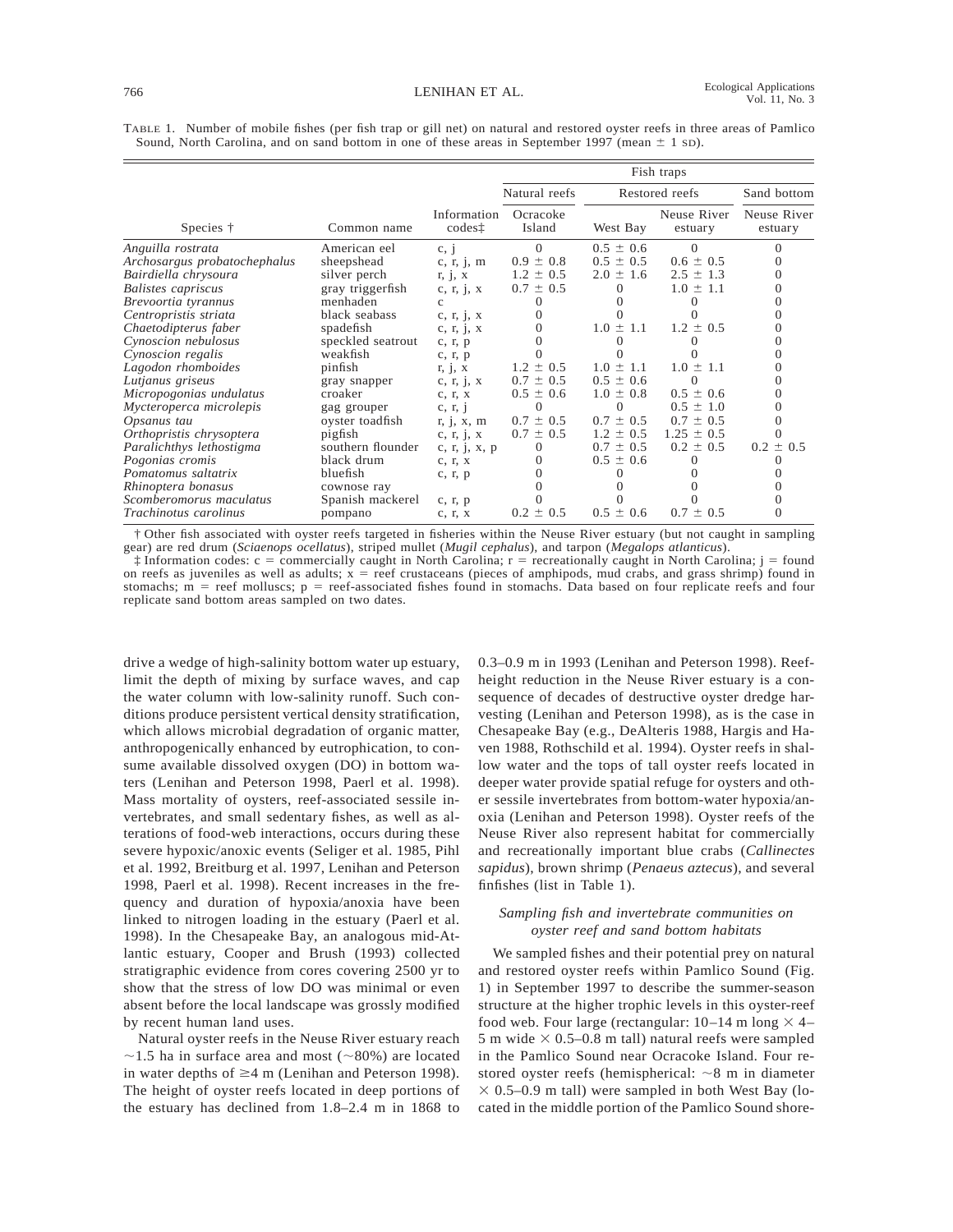| TABLE 1. | Extended. |
|----------|-----------|
|----------|-----------|

| Gill nets                                                                                                                         |                                                                                                                          |                                                                                   |                                                                                                                                  |  |  |  |  |  |  |
|-----------------------------------------------------------------------------------------------------------------------------------|--------------------------------------------------------------------------------------------------------------------------|-----------------------------------------------------------------------------------|----------------------------------------------------------------------------------------------------------------------------------|--|--|--|--|--|--|
| Natural reefs                                                                                                                     |                                                                                                                          | Restored reefs                                                                    | Sand bottom                                                                                                                      |  |  |  |  |  |  |
| Ocracoke<br>Island                                                                                                                | West Bay                                                                                                                 | Neuse River<br>estuary                                                            | Neuse River<br>estuary                                                                                                           |  |  |  |  |  |  |
| $0.5 \pm 0.5$<br>0<br>± 0.6<br>0.5<br>$0.5 \pm 0.6$<br>$0.7 \pm 0.5$<br>0<br>$\left( \right)$<br>0<br>0<br>$\mathbf{\Omega}$<br>0 | $0.9 \pm 0.3$<br>0<br>$\left( \right)$<br>$\mathbf{\Omega}$<br>$0.5 \pm 0.6$<br>$0.5 \pm 0.6$<br>0<br>0<br>$0.1 \pm 0.3$ | $0.6 \pm 0.5$<br>$0.5 \pm 0.6$<br>$0.5 \pm 0.6$<br>$0.5 \pm 0.6$<br>$0.2 \pm 0.5$ | 0<br>0<br>0<br>$4.3 \pm 1.7$<br>0<br>$\Omega$<br>0<br>0<br>$\mathbf{\Omega}$<br>$\mathbf{\Omega}$<br>$\mathbf{\Omega}$<br>0<br>0 |  |  |  |  |  |  |
| $0.6 \pm 0.9$<br>$\Omega$<br>0<br>0                                                                                               | $0.4 \pm 0.5$<br>± 0.6<br>$0.5^{\circ}$<br>$\left( \right)$                                                              | $0.6 \pm 0.7$<br>0<br>$\mathbf{\Omega}$                                           | $0.5 \pm 0.5$<br>$0.7 \pm 0.5$<br>$0.5 \pm 0.6$                                                                                  |  |  |  |  |  |  |

line in Carteret County) and the Neuse River estuary. We chose restored reefs at two sites because hydrographic differences exist between West Bay and the Neuse River (salinity was higher in West Bay than in the Neuse River). The hydrographic regime at West Bay restored reefs closely matched that of Ocracoke Island, where natural oyster reefs were sampled. We also sampled sand bottom areas 160–180 m distant from the restored reefs in the Neuse River estuary to compare fish communities on and off reefs. The hydrographic regime at the Neuse River sand bottom sites was identical to that at the Neuse River restored reefs. The restored reefs sampled in the Neuse River to describe trophic relationships were not the same reefs used in our experiment to determine the effects of disturbances on mobile fishes and their prey (see *Methods: Experimental reefs,* below). Reefs and sand-bottom control areas were located in 3.5–4.5 m water depth. The restored reefs had been created by the North Carolina Division of Marine Fisheries (NCDMF) in summers of 1990 and 1991.

Methods used to compare fish communities on oyster reefs and sand bottom involved use of gill nets and fish traps. Monofilament gill nets (10 m long  $\times$  1 m high) consisted of two 5 m long panels, one with 10-cm mesh (when stretched) and the other with 15-cm mesh, and were designed to catch large fish  $(>200$  mm in standard length [SL]). Divers deployed one stretched gill net over the top of each of four replicate reefs and on four replicate sand-bottom areas for a 12-h period from dusk to early morning. Sampling with gill nets was conducted on each of two successive days. Fish traps con-

sisted of steel rebar frames (box-shaped, 0.7 m long  $\times$ 0.7 m wide  $\times$  0.5 m tall) fitted with 0.5-cm nylon mesh that contained a side-mounted entrance funnel designed to allow fish (ranging 10–200 mm in standard length) entry but inhibit escape (Munro 1974). Divers placed one unbaited trap on the top of each of four replicate reefs and on four sand-bottom sites at dusk and collected them 12 h later. Sampling with fish traps and gill nets was conducted simultaneously (i.e., on the same two successive days). Fishes caught in gill nets and traps were identified, counted, measured, and released alive at locations  $\geq 1$  km away from sample sites. Sampling efficiencies for these methods are not known, but we employed visual surveys along with fish traps in our subsequent experiment and demonstrated nearly identical patterns in the two data sets. Gill net catches would not be expected to differ between restored and natural reefs because all oyster reefs used in this contrast had similar topography. Gill nets deployed over sand bottom may experience different catch efficiency, but demersal fishes swimming across the seafloor would be expected to encounter the bottom-deployed nets in both cases.

Methods for sampling mobile epibenthic invertebrates and small  $(\leq 20 \text{ mm sL})$  benthic fishes involved use of habitat traps (1-mm wire mesh trays  $0.25$  m<sup>2</sup>  $\times$ 12 cm high with an open top [Daniel 1988]). Habitat traps were filled with defaunated (i.e., soaked for  $>48$ h in freshwater and then sun-dried for 7–10 d) oyster shells for the reef deployments, or sand for the traps placed in sand bottom, and were dug into the reef and seafloor by divers so that the top edges sat flush with the substrate surface. Habitat traps were deployed once in September 1997 on reefs and sand bottoms for 7 d before being retrieved from a boat by pulling them rapidly to the surface using an attached buoy line. Animals in traps were identified and counted on board the boat. Habitat traps typically attracted only species that could crawl or swim into them, and so provided no data on sessile invertebrate species, except for softshell clams and ribbed mussels, which recruited from the water column. Species caught by habitat traps included small benthic fishes (a goby, three blennies, and a clingfish), amphipods, shrimps, and small crabs that nestle into interstices of oyster shells. (Table 4 includes scientific names of these invertebrates and small benthic fishes.)

Stomach contents were collected from a subset of fishes caught in gill nets and fish traps to infer predator– prey relationships among reef-associated species. Stomach contents were collected by sacrificing 33– 67% of each species of fish caught in traps on one of two sampling dates, and 100% of large piscivores caught in gill nets on one of the two sampling dates in September 1997 and fixing their stomachs with a 10% formalin solution. Organisms and body parts in stomach contents were identified to the lowest possible taxonomic level in the laboratory using a dissecting mi-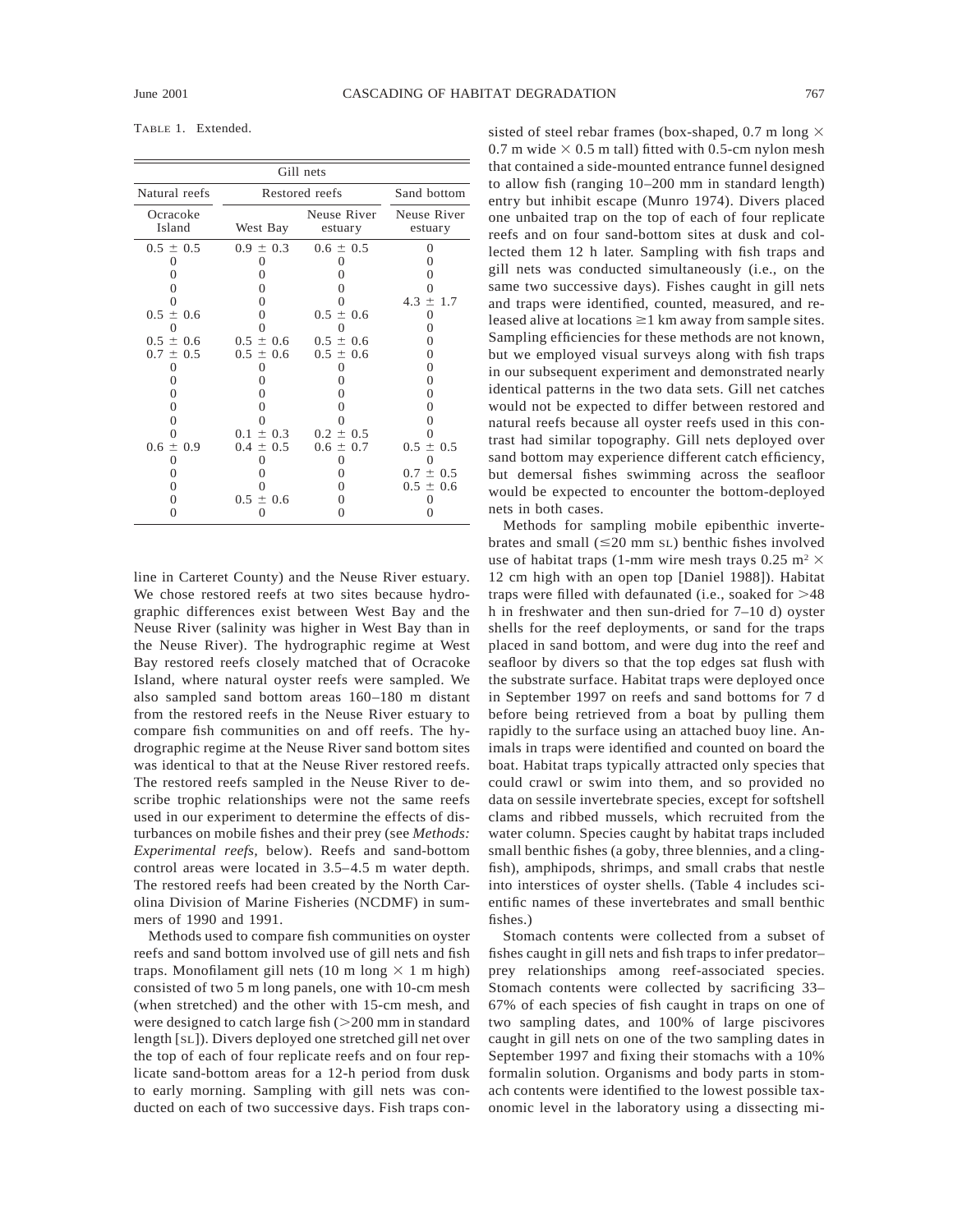

FIG. 2. Design of experimentally restored oyster reefs of two heights (2 m tall to mimic natural, undisturbed reefs and 1 m tall to mimic dredge-damaged reefs) created at 3 and 6 m water depths in the Neuse River estuary, North Carolina. Twelve reefs of each height were placed at each water depth to vary exposure to deep-water hypoxia/anoxia (i.e., below the surface mixed layer as indicated by the dashed line). CTD is a device that measures water conductivity, temperature, and depth.

croscope and their wet mass was measured with an electronic balance.

#### *Experimental reefs*

We tested the hypothesis that reef height reduction and hypoxia/anoxia combine to cause changes in the abundance and distribution of mobile fishes and epibenthic invertebrates on reefs by sampling communities occupying experimental oyster reefs in the Neuse River estuary. Our experimental oyster reefs were installed in a factorial design that varied reef height, as a proxy for effects of oyster dredging on physical habitat structure, and water depth, as a means of manipulating exposure to seasonal hypoxia/anoxia that occurs below the mixed zone during summer stratification. In June 1993, with help from the NCDMF, we constructed 12 replicate experimentally restored oyster-shell reefs of each of two heights (tall reefs [2 m height, 5 m diameter] and short reefs [1 m height, 6 m diameter]) at each of two water depths (3 and 6 m), for a total of 48 reefs (Fig. 2). Experimental reefs were located  $\sim$ 9 km away from the restored reefs that we sampled in September 1997 to assess fish and invertebrate community structure and to obtain trophic information.

## *Sampling fish and invertebrate communities on experimental oyster reefs*

To test how sustained hypoxia/anoxia influenced the fish and epibenthic invertebrate communities across water depths and reef heights in the Neuse River estuary, we sampled fishes on experimental oyster reefs using fish traps (seven dates) and visual observations (six dates), and sampled invertebrates using habitat traps (five dates) from May to September 1997. Adjacent sand bottom was not sampled in this experiment. Fish and habitat traps were used to compare fish and invertebrate communities on sand bottoms and on natural and restored reefs. Fish traps were deployed on each of five (out of 12 total) randomly chosen experimental reefs of each height (1 and 2 m tall) at each water depth (3 and 6 m) on 30 May, 12 June, 5, 17, and 19 July, 4 August, and 2 September. Fish were also sampled visually by scuba divers, who swam systematically around and over reefs for 5-min periods counting and identifying fishes. Visual counts were made on each of five randomly selected reefs of each height at each depth on 30 May, 18 June, 9, 18, and 19 July, and 5 August. We also collected stomachs from 25– 33% of each species of fish caught in traps in May, June, and July, except during hypoxia/anoxia, when stomach contents were collected from 100% of the fish. Fish not sacrificed for gut analyses were released alive at distant  $(>1$  km away) locations. Habitat traps were deployed on 8 May, 3 June, and 1, 14, and 31 July. Gill net sampling was not used in this experiment.

## *Hydrographic sampling*

Depth profiles of hydrographic conditions (temperature, salinity, and DO) in the Neuse River estuary were measured weekly or more frequently throughout spring and summer 1997 along a cross-river transect. Measurements were taken at 1 m depth intervals at stations located 200–500 m apart along a sampling transect across the estuary in the near vicinity of the experimental oyster reefs (Fig. 1). During stratification events, finer scale depth intervals (10–50 cm) were used to provide more detailed information about the two-dimensional extent of oxygen-depleted bottom water. All measurements were made with a Yellow Springs Instrument (YSI) 6000 CTD (an oceanographic instrument that measures conductivity, temperature, and depth) with an attached oxygen meter. The CTD was deployed on a cable by hand from a boat (see Lenihan et al. [1999] for details).

#### *Statistical analyses*

To test whether fish abundance (pooled over all species) and species richness differed among habitat types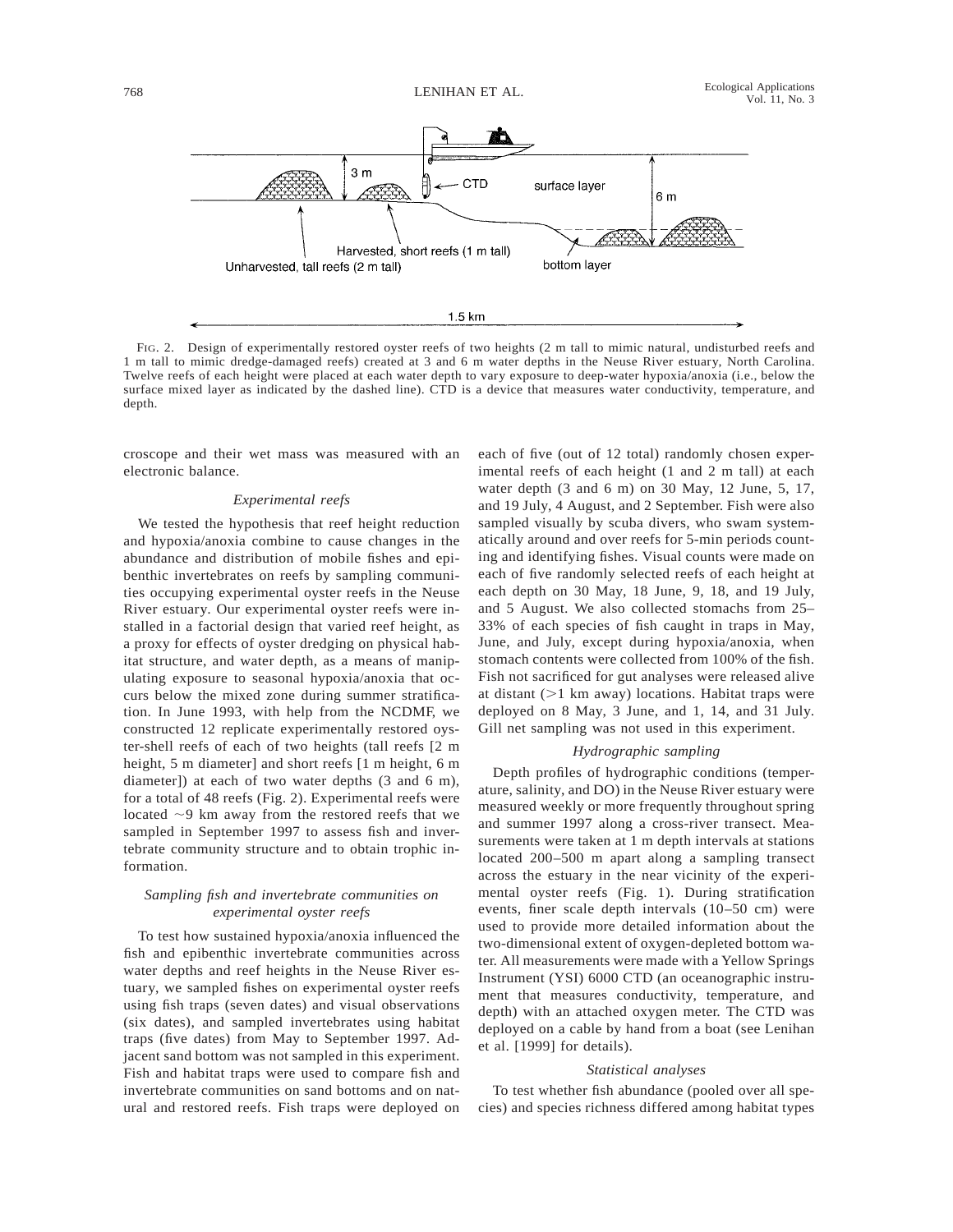(natural oyster reefs at Ocracoke Island vs. restored reefs in West Bay vs. restored reefs in the Neuse River estuary vs. sand bottom in the Neuse River estuary), we first used MANOVAs. MANOVAs were conducted before using separate univariate ANOVAs because the two response variables (fish abundance and species richness) are not independent. The two crossed (fixed) factors in the MANOVAs and subsequent ANOVAs were habitat type and date. All data were log-transformed prior to analysis and homogeneity of variances was tested using Cochran's method (all data passed tests at  $\alpha = 0.05$ ). We conducted separate analyses for fish trap and gill net data.

To test whether total fish abundance (pooled over all species) in fish traps and in visual observations (separate analyses) varied on experimental reefs in the Neuse River estuary, we used three-way ANOVAs. The crossed (fixed) factors in the ANOVAs were date, water depth  $(3 \text{ m vs. } 6 \text{ m})$ , and reef height (short  $[1 \text{ m}]$  vs. tall [2 m]). An analogous ANOVA analyzed the total abundance of crustacean prey species (pooling mud crabs, amphipods, and benthic shrimps) sampled in habitat traps. All data were log-transformed prior to analysis and homogeneity of variances was tested using Cochran's method (all data passed tests at  $\alpha = 0.05$ ). During the experiment, a hypoxic/anoxic event occurred. To analyze the biological impacts of this hypoxic/anoxic event, we pooled observations made on different dates into three time periods: before, during, and after hypoxia/anoxia. We then compared differences among these time periods in Student-Newman-Keuls (SNK) post hoc tests. This poststratification of samples (Cochran 1963) provides a more efficient method of detecting the biological effects of hypoxia/ anoxia than multiple comparisons between pairs of sampling dates. To avoid excessive Type I error in post hoc comparisons after ANOVAs, we calculated significance levels for SNK tests using Bonferroni's method, which adjusts the *P* value based on the number of pairwise comparisons conducted (Underwood 1997). All 66 possible pairwise comparisons of means for significant three-way interactions among the crossed factors in ANOVAs were tested with SNK.

To explore the fish community data to indicate which species contributed to the overall pattern in total fish abundance in response to hypoxia/anoxia, we analyzed both the fish-trap and visual-sampling data by sets of nonparametric orthogonal contrasts using Wilcoxon and Kruskal-Wallis methods. These analyses were similar in structure to the ANOVAs used for total fish abundance except that the available degrees of freedom in the time period factor were used to establish two a priori orthogonal contrasts: one contrast compared the period before hypoxia/anoxia to the period of hypoxia/ anoxia, and the other compared the before and during periods to the period after hypoxia/anoxia. A set of these nonparametric contrasts was done for each species of fish. Nonparametric analyses were chosen because for most species, multiple zero entries violated assumptions of normality of distribution required for parametric analysis.

To test whether the concentration of predatory fishes on oyster reefs in refuge habitats during the stress of hypoxia/anoxia indicates a top-down control on abundance of their crustacean prey, we regressed the total abundance of crustaceans caught in habitat traps against the number of crustacean-eating fishes (based on stomach analyses) caught in fish traps using a leastsquares linear regression model. We used data on epibenthic invertebrates (all were crustaceans) from habitat traps and data on fishes from fish traps on each of five dates from 31 May to 6 August. All fish–invertebrate (predator–prey) data pairs were closely matched in time except for those sampled in May (15 May for invertebrates and 31 May for fishes).

## RESULTS

## *Fish and invertebrate communities on oyster reef and sand bottom habitats*

Natural and restored oyster reefs sampled in various locations in Pamlico Sound (Ocracoke Island, West Bay, and the Neuse River) in September 1997 were utilized by 18 species of mobile fishes (Table 1), not counting small, sedentary, reef-associated benthic fishes (a goby, three blennies, and a clingfish). All 18 species are fished commercially and/or recreationally in North Carolina, and 12 of the 18 species were found to utilize oyster reefs as juveniles (Table 1). All species of fish found on natural oyster reefs were also found on restored reefs. In contrast, five species (American eel, spadefish, gag grouper, black drum, and Spanish mackerel) were found only on restored reefs. Because restored reefs were sampled in two locations and natural reefs in only one, the sampling effort was twice as high on restored reefs. The six most abundant fishes in reef samples in September 1997 were, in order of declining abundance, silver perch, sheepshead, pigfish, pinfish, toadfish, and croaker (Table 1). Data from gill nets and fish traps are separated in Table 1. Menhaden, bluefish, and cownose rays were exclusively caught over sand bottom: the only other species caught on sand bottom, southern flounder, also occurred on reefs.

Statistical analyses using first MANOVA, followed by ANOVAs when the MANOVA proved significant, revealed strong patterns of differences in fish assemblages between oyster reef and sand-bottom habitats in both data sets, the fish traps and gill nets. In both MAN-OVAs, there was no significant interaction between habitat type and date in the total abundance or species richness of fishes (Tables 2 and 3). For both the fish trap and the gill net data sets, the total abundance and species richness of fishes varied significantly among natural oyster reefs, restored reefs, and sand bottom in the MANOVA that combined both these (nonindependent) response variables (Tables 2 and 3). In the sub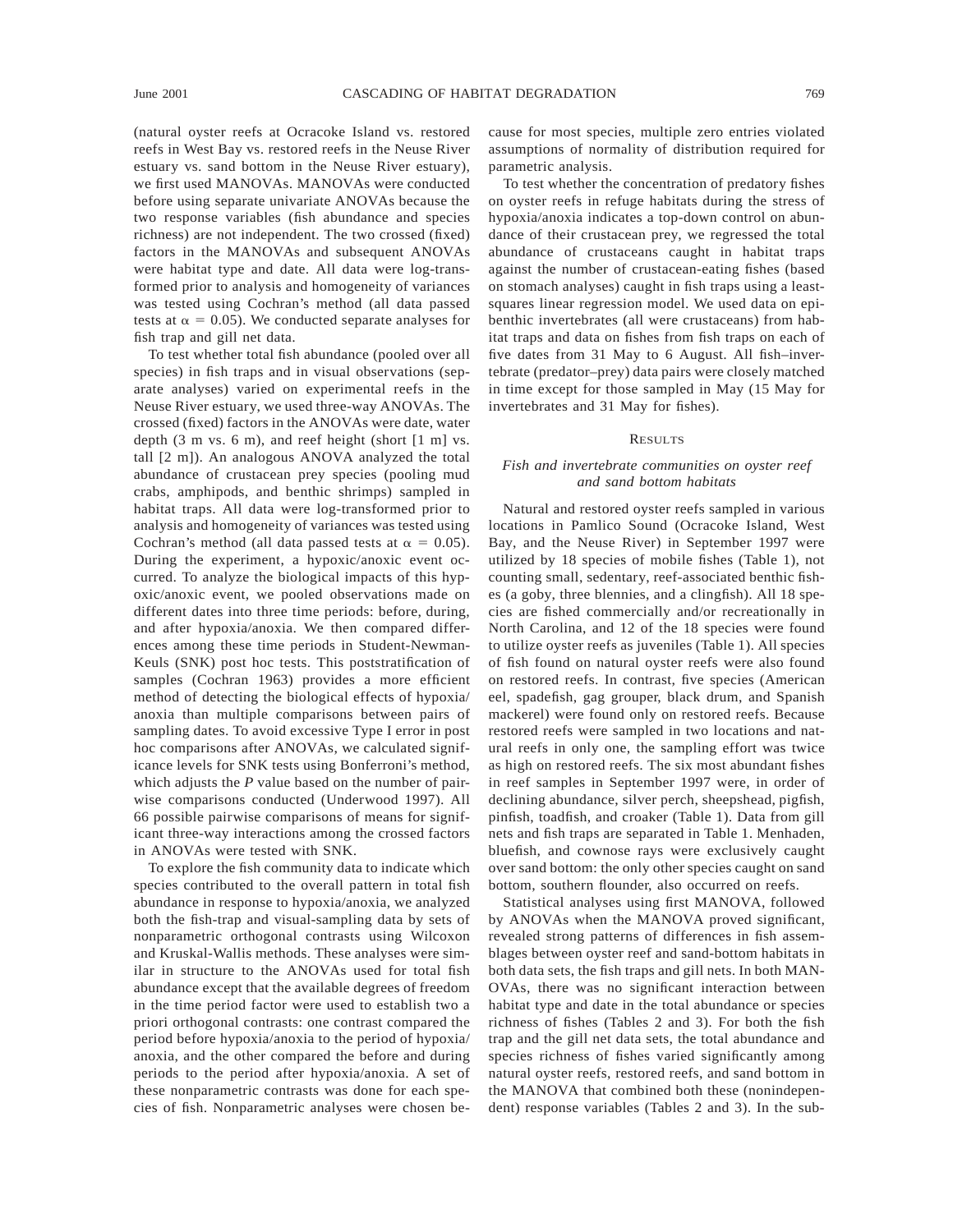TABLE 2. Tests of whether the abundance and species richness of fishes caught in traps varied with habitat type (natural oyster reefs at Ocracoke Island, restored oyster reefs in West Bay, restored reefs in the Neuse River estuary, and sand bottom in the Neuse River estuary), date (two successive sampling dates in September 1997 for each habitat type), and their interaction. Shown also are subsequently conducted univariate two-way ANOVAs for each response variable.

| Univariate ANOVAs                 |    |        |                 |           |        |                  |           |                |                  | <b>MANOVA</b> |                |                  |
|-----------------------------------|----|--------|-----------------|-----------|--------|------------------|-----------|----------------|------------------|---------------|----------------|------------------|
|                                   |    |        |                 | Abundance |        | Species richness |           |                | Wilk's           |               |                |                  |
| Source                            | df | SS     | <b>MS</b>       | F         | P      | <b>SS</b>        | <b>MS</b> | $\overline{F}$ | $\boldsymbol{P}$ | Lambda        | $\overline{F}$ | $\boldsymbol{P}$ |
| Habitat                           | 3  | 144.34 | 48.11           | 46.70     | 0.0001 | 141.50           | 47.17     | 66.44          | 0.0001           | 0.06          | 22.45          | 0.0001           |
| Date                              |    | 0.28   | 0.28            | 0.27      | 0.61   | 0.12             | 0.12      | 0.17           | 0.68             | 0.98          | 0.23           | 0.79             |
| Habitat $\times$ Date             | 3  | 4.09   | 1.36            | 1.32      | 0.29   | 1.37             | 0.46      | 0.65           | 0.59             | 0.80          | 0.90           | 0.51             |
| Residual                          | 24 | 24.75  | 1.03            |           |        | 17.00            | 0.71      |                |                  |               |                |                  |
| SNK results (A $>$ B at P = 0.01) |    |        |                 |           |        |                  |           |                |                  |               |                |                  |
| Site                              |    |        | Ocracoke Island |           |        | West Bay         |           | Neuse River    |                  |               | Neuse River    |                  |
| Habitat type                      |    |        | Natural reefs   |           |        | Restored reefs   |           |                | Restored reefs   | Sand bottom   |                |                  |
|                                   |    |        | А               |           |        | А                |           | А              |                  |               | B              |                  |

*Notes: F* ratios and *P* values for MANOVA were generated by Wilks' Lambda test. Provided also are the results of SNK post hoc contrasts for abundance and species richness (using Bonferroni's adjustment to retain experiment-wise a). Both tests had the same result, so only one set of results are given.

sequent ANOVAs done on each separate response variable, the two fish data sets yielded identical results for both total fish abundance and species richness (Tables 2 and 3). In both fish trap and gill net analyses, neither fish abundance nor species richness differed among the natural and restored reefs or between restored reefs at the two sites (data means in Fig. 3; ANOVA and SNK results in Tables 2 and 3). In contrast, fish abundance and species richness were two to three times as high on oyster reefs as on sand-bottom habitat (Fig. 3).

Natural and restored oyster reefs in Pamlico Sound were utilized by eight species of epibenthic invertebrates (crustaceans) and five species of small, relatively sedentary benthic fishes (Table 4) in September 1997. The most abundant groups of mobile invertebrates collected in habitat traps were four species of amphipods, grass shrimp, and two species of mud crabs. The most abundant benthic fish was the naked goby. Only two of the 13 species of crustaceans and benthic fishes

found on reefs also occurred in the sand-bottom habitat (Table 4). Oyster reefs were characterized by vastly higher densities of amphipods, benthic fishes, and decapods than sand-bottom habitat (Table 4). Reefs were also inhabited by many other sessile benthic invertebrate species not sampled in habitat traps but described elsewhere (Wells 1961, Bahr and Lanier 1981, Zimmerman et al. 1989). In addition to organisms sampled in September 1997, Table 4 also presents densities of recruits of the bivalve *Mya arenaria,* which recruited heavily to reefs during June 1997. The most abundant macroinvertebrate species on oyster reefs, excluding oysters, appeared to be the ribbed mussel. Several species of polychaete annelids, barnacles, bryozoans, tunicates, and hydroids were also present.

Stomach contents of fishes collected on natural and restored oyster reefs in September 1997 indicate that reefs were utilized by four species of relatively large  $(>=250$  mm sL) piscivores (speckled seatrout, weakfish,

TABLE 3. Tests of whether the abundance and species richness of fishes caught in gill nets varied with habitat type (natural oyster reefs at Ocracoke Island, restored oyster reefs in West Bay, restored reefs in the Neuse River estuary, and sand bottom in the Neuse River estuary), date (two successive sampling dates in September 1997 for each habitat type), and their interaction. Shown also are subsequently conducted univariate two-way ANOVAs for each response variable.

|                                   |    | Univariate ANOVAs |           |      |                  |                  |           |      | <b>MANOVA</b>  |                  |             |                  |
|-----------------------------------|----|-------------------|-----------|------|------------------|------------------|-----------|------|----------------|------------------|-------------|------------------|
|                                   |    | Abundadance       |           |      |                  | Species richness |           |      |                |                  |             |                  |
| Source                            | df | SS                | <b>MS</b> | F    | $\boldsymbol{P}$ | <b>SS</b>        | <b>MS</b> | F    | P              | Wilk's<br>Lambda | F           | $\boldsymbol{P}$ |
| Habitat                           | 3  | 20.59             | 6.86      | 6.93 | 0.002            | 12.34            | 4.11      | 5.41 | 0.006          | 0.46             | 3.86        | 0.004            |
| Date                              |    | 0.28              | 0.28      | 0.28 | 0.60             | 0.28             | 0.28      | 0.37 | 0.55           | 0.96             | 0.45        | 0.64             |
| Habitat $\times$ Date             | 3  | 0.84              | 0.28      | 0.28 | 0.84             | 1.09             | 0.36      | 0.48 | 0.70           | 0.92             | 0.32        | 0.92             |
| Residual                          | 24 | 23.75             | 0.99      |      |                  | 18.25            | 0.76      |      |                |                  |             |                  |
| SNK results (A $>$ B at P = 0.01) |    |                   |           |      |                  |                  |           |      |                |                  |             |                  |
| Site                              |    | Ocracoke Island   |           |      |                  | West Bay         |           |      | Neuse River    |                  | Neuse River |                  |
| Habitat type                      |    | Natural reefs     |           |      |                  | Restored reefs   |           |      | Restored reefs |                  | Sand bottom |                  |
|                                   |    | А                 |           |      |                  | А                |           |      | А              |                  | B           |                  |

*Notes: F* ratios and *P* values for MANOVA were generated by Wilks' Lambda tests. Provided also are the results of SNK post hoc contrasts for abundance and species richness (using Bonferroni's adjustment to retain experiment-wise a).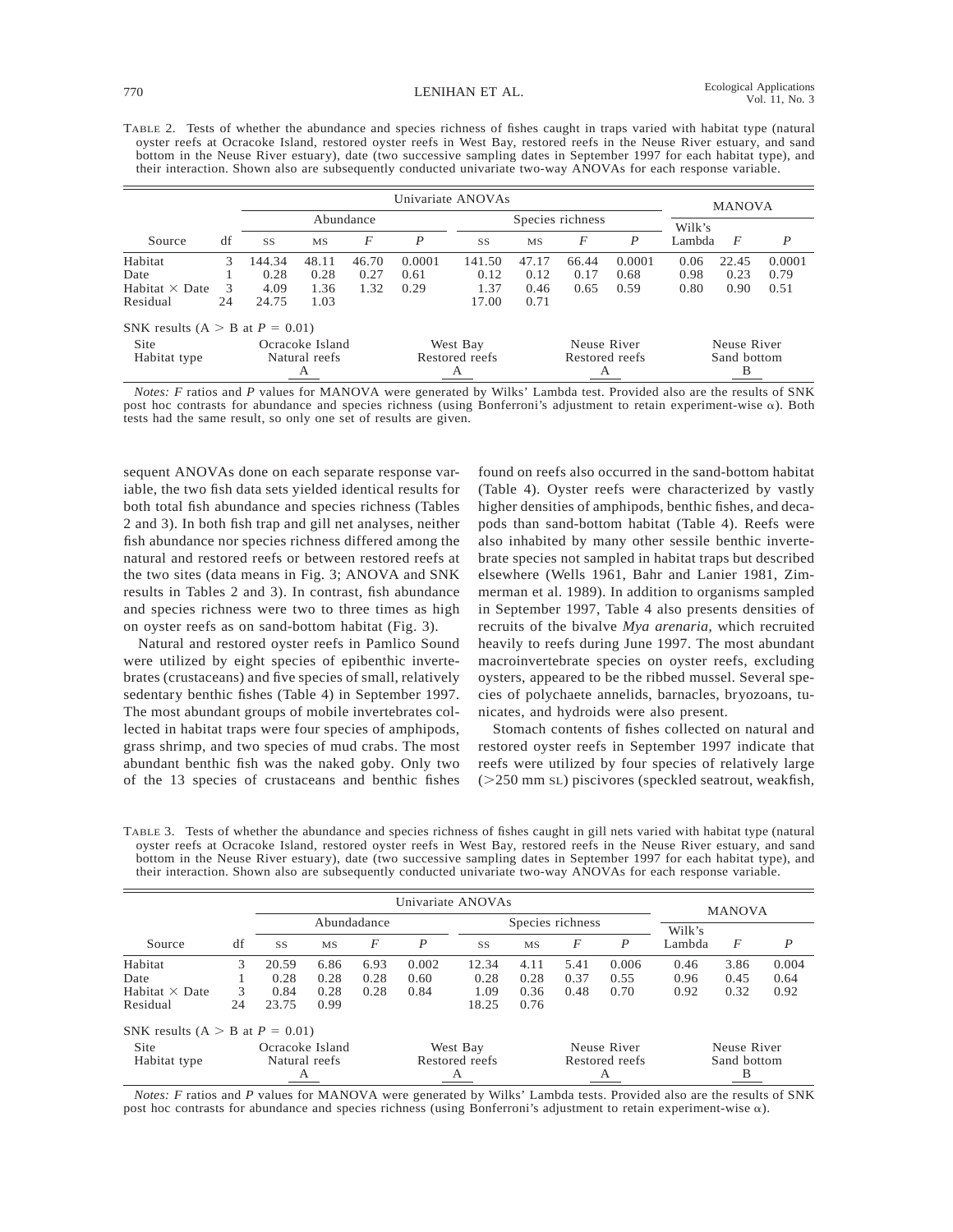

FIG. 3. Numbers of individuals and species of fish sampled on natural oyster reefs at one site, restored oyster reefs at two sites, and sand-bottom habitat at another site  $(N = 4$  replicates of each habitat type at each site) using fish traps and gill nets in September 1997. One gill net and one fish trap were placed on each replicate habitat type at each site for each of two successive days. Letters over bars indicate means that differ significantly ( $P < 0.05$ ) in SNK contrasts conducted after significant habitat effect was demonstrated in ANOVA (Tables 2 and 3). Error bars show 1 SE above treatment mean.

|                                    | TABLE 4. Number of epibenthic invertebrates and sedentary benthic fishes (per 0.25-m <sup>2</sup> habitat trap) on natural and restored |  |  |  |  |  |
|------------------------------------|-----------------------------------------------------------------------------------------------------------------------------------------|--|--|--|--|--|
|                                    | ovster reefs in three areas of Pamlico Sound. North Carolina, and on sand bottom in one of these areas in September 1997                |  |  |  |  |  |
| $(\text{mean} \pm 1 \text{ SD})$ . |                                                                                                                                         |  |  |  |  |  |

|                                                                                                                   |                                                                                 |                     | Natural reefs                                                                |                                                                                   | Restored reefs                                                    | Sand bottom                                                                                  |  |
|-------------------------------------------------------------------------------------------------------------------|---------------------------------------------------------------------------------|---------------------|------------------------------------------------------------------------------|-----------------------------------------------------------------------------------|-------------------------------------------------------------------|----------------------------------------------------------------------------------------------|--|
| Species                                                                                                           | Common<br>name                                                                  | Descr. <sup>†</sup> | Oracoke<br>Island                                                            | West Bay                                                                          | Neuse River<br>estuary                                            | Neuse River<br>estuary                                                                       |  |
| Amphipods                                                                                                         |                                                                                 |                     |                                                                              |                                                                                   |                                                                   |                                                                                              |  |
| Dullichiata appendiculata<br>Elasmopus levis<br><i>Melita</i> spp.<br>Micropodopus radii<br>Total amphipods:      | amphipod<br>amphipod<br>amphipod<br>amphipod                                    | p<br>p<br>p<br>p    | $53.5 \pm 15.8$                                                              | $47.5 \pm 12.7$                                                                   | $88.0 \pm 34.6$                                                   | $\overline{0}$                                                                               |  |
| Decapods                                                                                                          |                                                                                 |                     |                                                                              |                                                                                   |                                                                   |                                                                                              |  |
| Callinectes sapidus<br>Eurypanopeus depressus<br>Panopeus herbstii<br>Total mud crabs:                            | juvenile blue crab<br>mud crab<br>mud crab                                      | p<br>p              | $1.5 \pm 1.0$<br>$3.7 \pm 2.2$                                               | $1.0 \pm 0.8$<br>$4.5 \pm 1.9$                                                    | $\Omega$<br>$0.2 \pm 0.5$                                         | $1.2 \pm 0.5$<br>$\theta$                                                                    |  |
| Palaemonetes vulgaris                                                                                             | grass shrimp                                                                    | p                   | $6.0 \pm 1.1$                                                                | $6.7 \pm 2.6$                                                                     | $4.2 \pm 1.5$                                                     | $1.2 \pm 0.5$                                                                                |  |
| Fishes                                                                                                            |                                                                                 |                     |                                                                              |                                                                                   |                                                                   |                                                                                              |  |
| Chasmodes bosquianus<br>Gobiesox strumosus<br>Gobiosoma bosci<br>Hypleurochilus geminatus<br>Hypsoblennius hentzi | striped blenny<br>skilletfish<br>naked goby<br>crested blenny<br>feather blenny |                     | $1.0 \pm 0.8$<br>$4.5 \pm 1.7$<br>$6.7 \pm 2.6$<br>$\Omega$<br>$1.0 \pm 1.1$ | $1.5 \pm 1.0$<br>$2.7 \pm 1.2$<br>$6.0 \pm 1.1$<br>$1.2 \pm 0.5$<br>$0.7 \pm 0.5$ | 0<br>$2.53 \pm 1.3$<br>$3.5 \pm 0.6$<br>$1.1 \pm 1.1$<br>$\Omega$ | $\overline{0}$<br>$\boldsymbol{0}$<br>$\boldsymbol{0}$<br>$\boldsymbol{0}$<br>$\overline{0}$ |  |
| Molluscs                                                                                                          |                                                                                 |                     |                                                                              |                                                                                   |                                                                   |                                                                                              |  |
| Mya arenaria<br>Guekensia demissa                                                                                 | softshell clam<br>ribbed mussel                                                 | p<br>p              | $\Omega$<br>many                                                             | $\Omega$<br>many                                                                  | $45.3 \pm 12.3$<br>many                                           | $44.2 \pm 17.5$<br>none                                                                      |  |

*Note:* Data are based on four replicate reefs and four replicate sand bottom areas on one date.

 $\dagger$  Description:  $p =$  found in fish stomachs (i.e., as prey).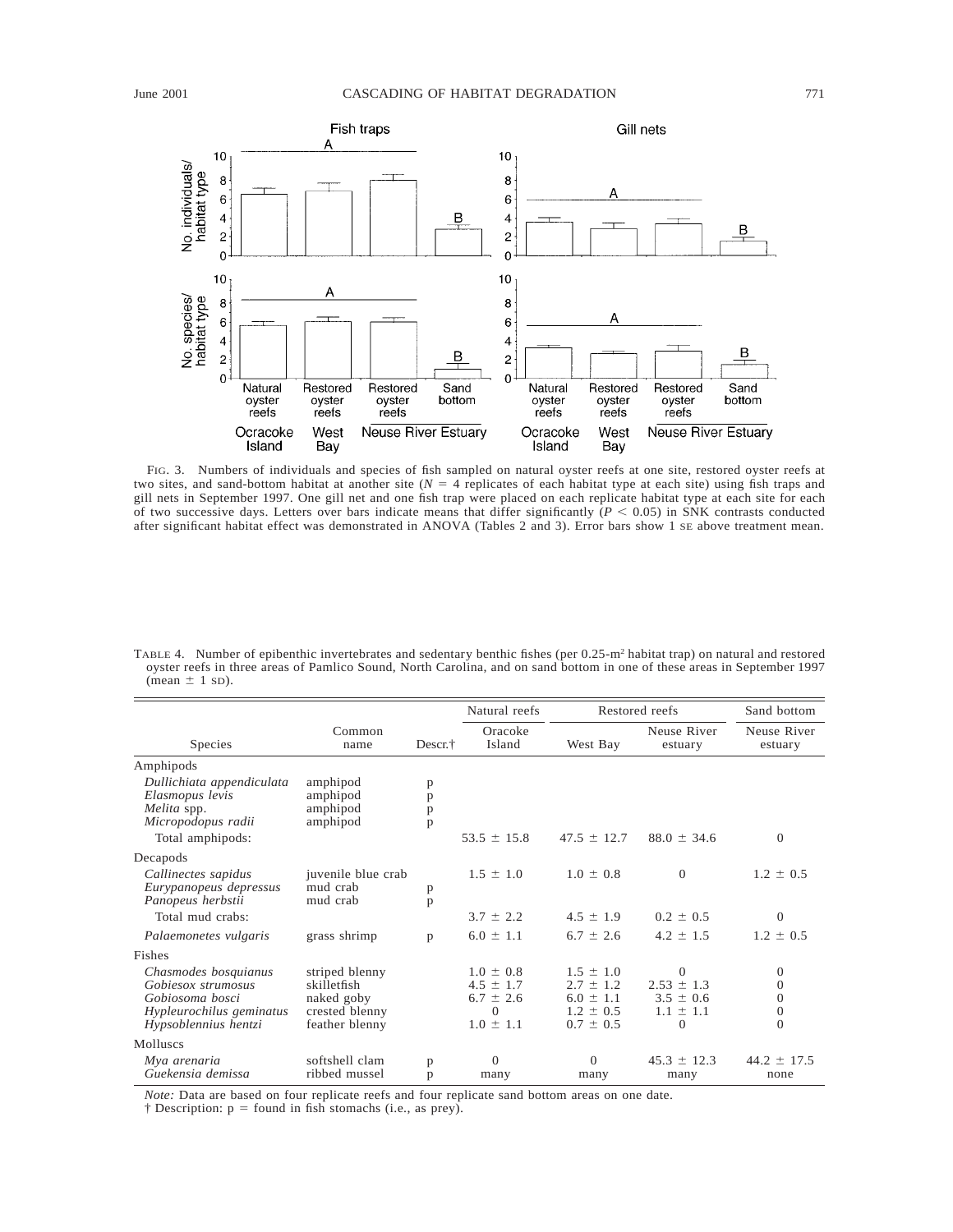

FIG. 4. A partial food web describing predator–prey interactions among large mobile fishes, benthic crustaceans, and other large invertebrates inhabiting experimental oyster reefs in the Neuse River estuary. Trophic interactions depicted are based solely on stomach contents of fishes sampled on reefs in this study in September 1997.

adult southern flounder, and Spanish mackerel) that eat reef-associated fishes, and 13 species (counting juvenile southern flounder that ate only reef crustaceans) of relatively small  $(<150$  mm) fishes that eat reef-associated crustaceans (see Table 1). Stomachs of seven sheepshead contained only reef-associated ribbed mussels and barnacles. Speckled seatrout ate croakers and silver perch. Weakfish ate pinfish and croaker. Flounder ate juvenile pigfish, silver perch, and mud crabs. The one Spanish mackerel caught on reefs had eaten a silver perch. The 13 species of relatively small species caught in fish traps had remains of reef-associated amphipods, mud crabs, or grass shrimps in their stomachs (Table 1). Amphipods were the most abundant food item in stomachs of fishes on reefs, not counting the shells of ribbed mussels and tests of barnacles that were found in high quantities in stomachs of sheepshead. Fig. 4 depicts the food web for oyster reef fishes and invertebrates based solely on our stomach content analyses. From all our quantitative sampling, 88% of all fishes and crustaceans sampled were basal prey species (crustaceans eaten by fishes plus small benthic fishes), 9.8% were primary predators (i.e., those that ate reef invertebrates), and 1.5% were secondary predators that ate reef-associated fishes. This crude characterization places the benthic fishes at the basal prey level, even though we did not sample enough piscivorous fishes to demonstrate predation on the small benthic fishes, nor did we sample gut contents of the small benthic fishes to assess their prey, which could include crustaceans like amphipods. If the benthic fishes were moved from the basal prey level to the primary predator level, then 80% of the total individuals would be basal prey, 16% would be primary predators, and 1.5% secondary predators.

## *Community dynamics on experimental reefs and hydrography in the Neuse River estuary*

Fourteen species of fish were collected in fish traps on experimental oyster reefs in the Neuse River estuary

from May to September 1997. Six of these (silver perch, pinfish, pigfish, croaker, southern flounder, and oyster toadfish) were by far the most abundant. Only a few of each of the remaining eight species (black drum, black seabass, gag grouper, gray snapper, gray triggerfish, pompano, sheepshead, and spadefish) were caught in traps on experimental reefs. Most of the silver perch found on reefs in August were 0-yr-class recruits (15–30 mm in length). Only six fishes (southern flounder, silver perch, sheepshead, spadefish, pigfish, and oyster toadfish) were observed on reefs in visual counts.

During a prolonged period of vertical salinity stratification in the Neuse River estuary during July 1997, the water column below 5 m became hypoxic or anoxic, remaining so for  $\geq$  20 consecutive days (9–28 July; Fig. 5). Short reefs and the bases of tall reefs in deep (6 m) water (Fig. 2) were completely engulfed by hypoxic/ anoxic waters for the 20-d period (Fig. 5). The tops of tall reefs in deep water, however, provided substrate that projected into the well-oxygenated surface layer. Neither short nor tall reefs in shallow (3 m deep) water were ever exposed to stress from low DO during our measurement periods, and severe hypoxia/anoxia never occurred in water  $>5$  m depth.

Data from fish traps imply that the fishes escaping from short reefs in deep water during hypoxia/anoxia migrated to reef substrata that remained well oxygenated, primarily to reefs at 3 m depth and to a lesser degree to the tops of tall reefs in deep (6-m) water. During bottom-water hypoxia/anoxia in July, the abundance of fishes sampled in traps (Fig. 6) on short reefs at 6 m depth declined to zero. There were contemporaneous increases by 51–65% in the number of fishes on reefs at 3 m depth, and on the tops of tall reefs in deep (6 m) water. The ANOVA assessing variation in total numbers of fishes caught in fish traps on exper-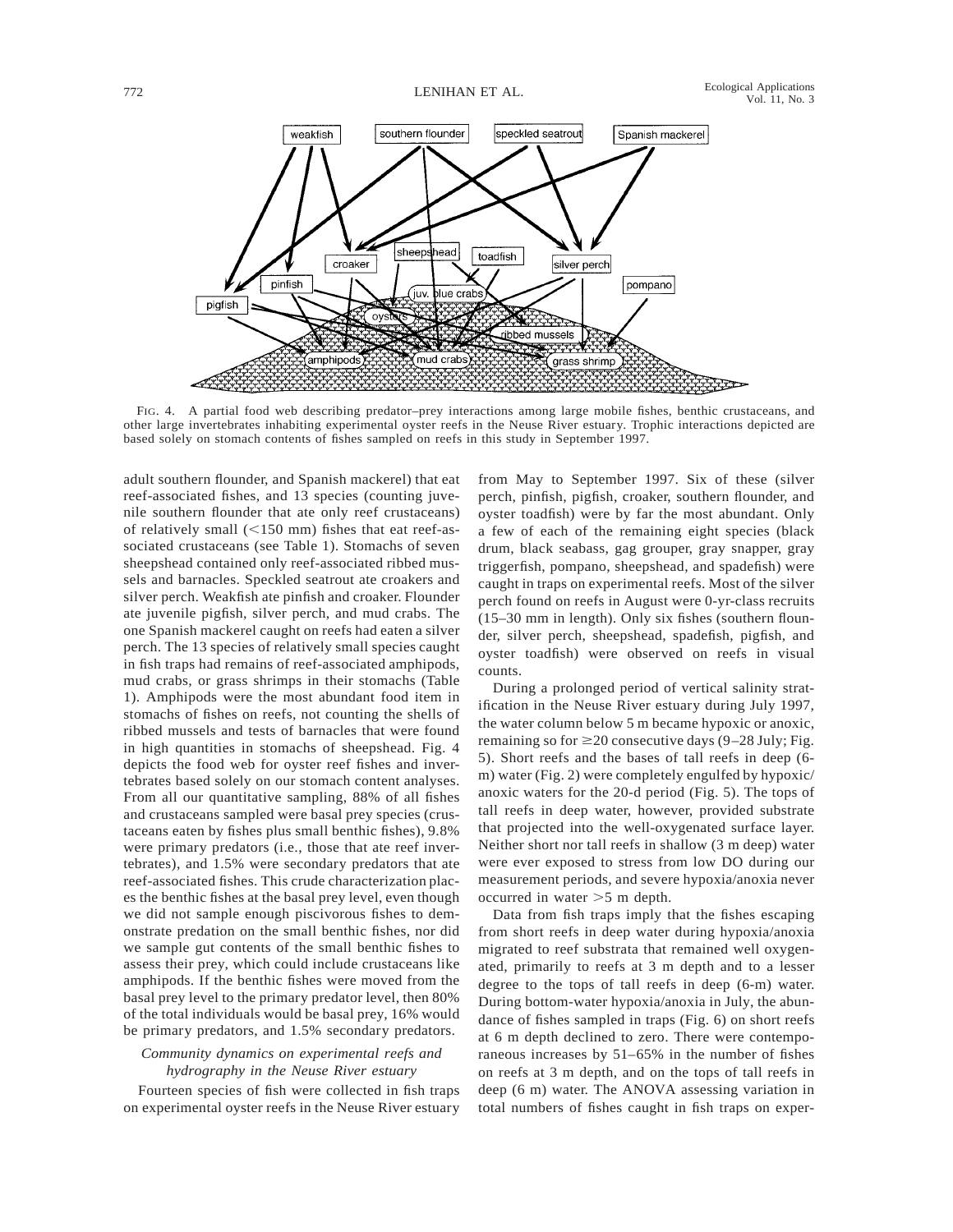

FIG. 5. Dissolved oxygen (DO) concentrations measured in 1997 along the transect of the Neuse River estuary shown in Fig. 1. The vertical shading scale to the right of the six estuary cross-section diagrams shows concentration of dissolved oxygen. Severe hypoxia/anoxia (DO =  $0-2$  mg/L) lasted at least from 9 to 28 July, engulfing the entire structure of short reefs and the bases of tall reefs at 6 m depth. Distance is measured from the south shore.

# Dissolved Oxygen (mg/L)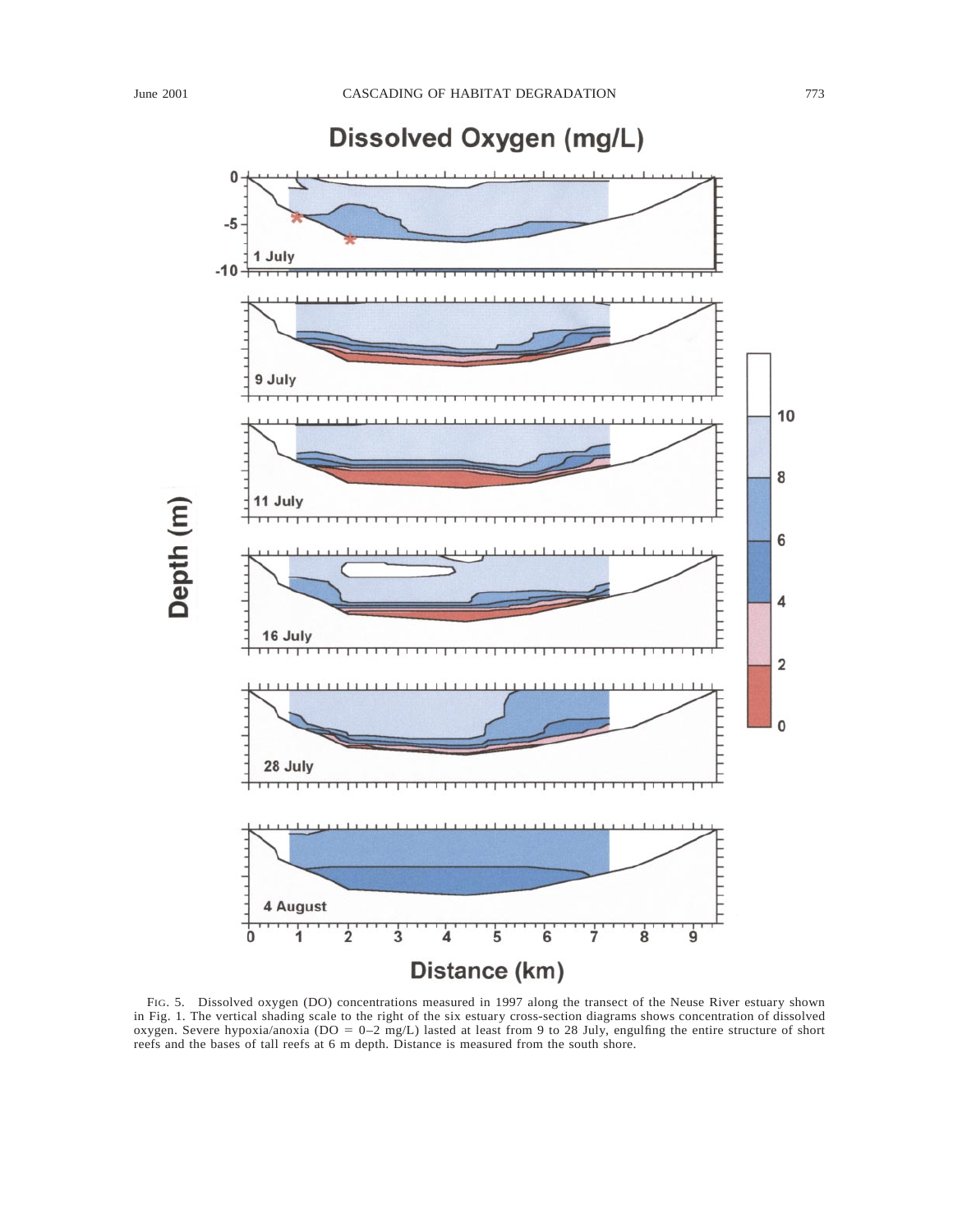

FIG. 6. Numbers of mobile predatory fishes caught in fish traps on the tops of experimental oyster reefs ( $N = 5$  reefs) in the Neuse River estuary during spring–summer 1997. Error bars represent 1 SE above the total mean abundance of all fishes combined for each treatment. One trap was deployed on each replicate reef on each sampling date. The time and location of severe hypoxia/anoxia are represented by the goal-post figure. Results of orthogonal Wilcoxon and Kruskal-Wallis tests for each species showed that the significant period  $\times$  water depth  $\times$  reef height three-way interaction in total fish abundance (see Table 5) was driven by significant change from the before to the during hypoxia/anoxia periods in the abundances of three species: pinfish ( $P = 0.007$ ), silver perch ( $P = 0.03$ ), and toadfish ( $P = 0.04$ ). The a priori contrasts revealed that for each of the three species abundance increased on tall reefs in deep water and on both short and tall reefs in shallow water and decreased on short reefs in deep water during hypoxia/anoxia.

imental reefs revealed a highly significant three-way interaction among sampling date, water depth, and reef height (Table 5). This interaction occurred because in the time period before hypoxia/anoxia (31 May, 13 June, and 6 July) fish abundance did not vary with

water depth or reef height, whereas both during (18 July and 20 July) and after (5 August and 3 September) hypoxia/anoxia there were more fishes on tall reefs in deep water and on short and tall reefs in shallow water, than on short, deep reefs (SNK contrasts in Table 5;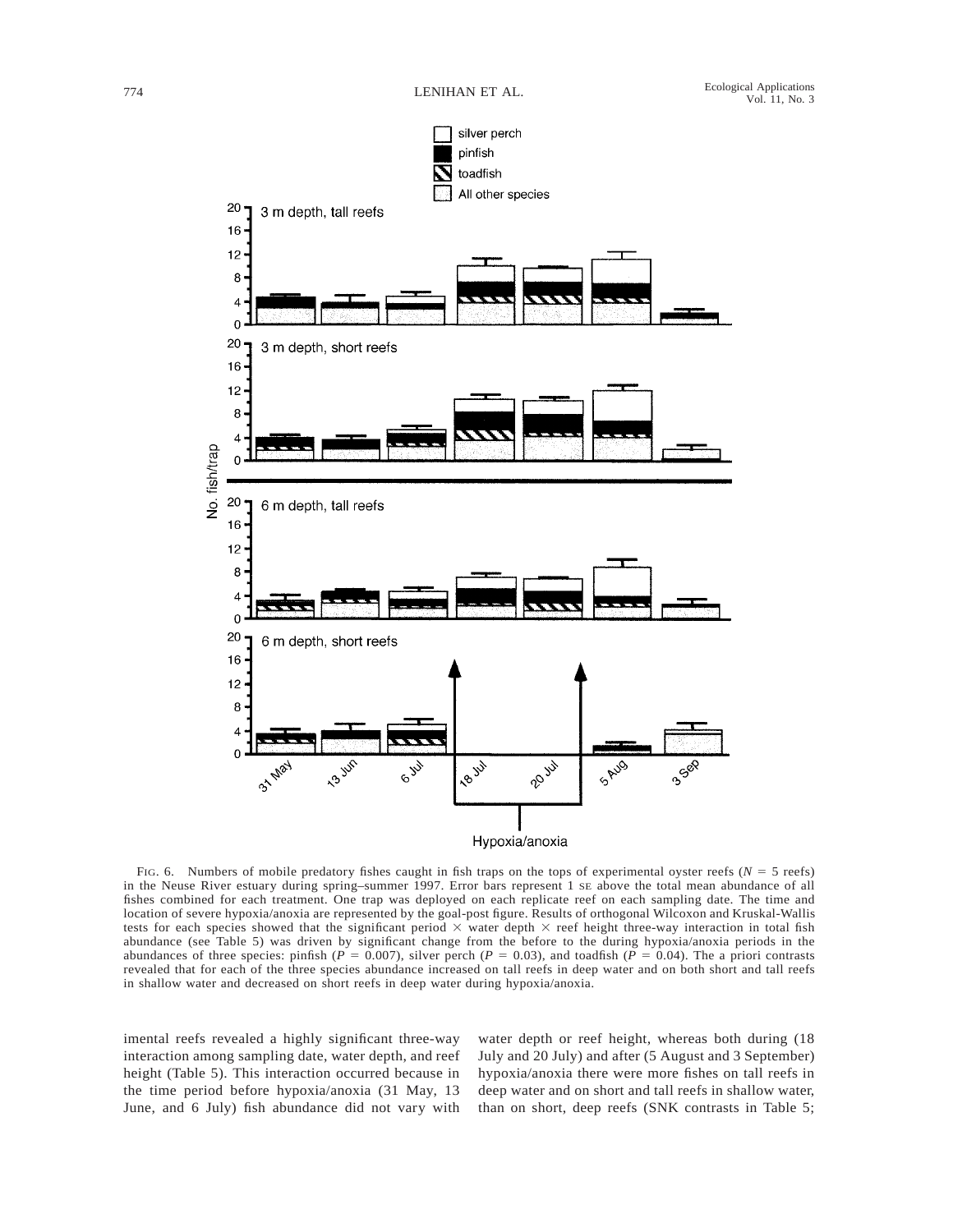TABLE 5. Results of a three-way crossed ANOVA testing whether the number of fishes caught in fish traps on experimental oyster reefs in the Neuse River estuary, North Carolina, varied with date (31 May, 13 June, 6, 18, and 20 July, 5 August, and 3 September 1997), water depth (3 m vs. 6 m), reef height (short vs. tall), and their interactions.

| Source of variation                            | df  | SS   | <b>MS</b> |       |        |
|------------------------------------------------|-----|------|-----------|-------|--------|
| Date                                           |     | 1.84 | 0.31      | 12.14 | 0.0001 |
| Water depth                                    |     | 1.60 | 1.60      | 63.17 | 0.0001 |
| Reef height                                    |     | 0.70 | 0.70      | 27.64 | 0.0001 |
| Date $\times$ water depth                      | 6   | 3.00 | 0.50      | 19.77 | 0.0001 |
| Date $\times$ reef height                      | 6   | 0.82 | 0.14      | 5.40  | 0.0001 |
| Water depth $\times$ reef height               |     | 0.92 | 0.92      | 36.48 | 0.0001 |
| Date $\times$ water depth $\times$ reef height | 6   | 0.98 | 0.16      | 6.47  | 0.0001 |
| Residual                                       | 112 | 2.83 | 0.025     |       |        |

Three-way interaction: date  $\times$  water depth  $\times$  reef height

| Before | C                                  | C                                             | €                  |       |  |  |
|--------|------------------------------------|-----------------------------------------------|--------------------|-------|--|--|
| During | А                                  | А                                             | В                  | E     |  |  |
| After  | B                                  | В                                             | В                  | D     |  |  |
|        |                                    | Tall reefs Short reefs Tall reefs Short reefs |                    |       |  |  |
|        |                                    | Shallow                                       | Deep               |       |  |  |
|        | $A = B$<br>A > C<br>A > D<br>A > E | B > C<br>B > D<br>B > E                       | $C = D$<br>$C = E$ | D > E |  |  |

*Notes:* One fish trap was deployed on the top of each of five replicate reefs of each treatment for 12 h during each sampling date. Provided also are results of SNK post hoc comparisons (using Bonferroni's adjustment to  $P = 0.0008$  for multiple contrasts to retain experiment-wise  $\alpha$ ) for the three-way interaction of date  $\times$  water depth  $\times$  reef height. Means from dates occurring before (31 May, 13 June, and 6 July), during (18 July and 20 July), and after (5 August and 3 September) hypoxia/ anoxia were pooled into three time periods (before, during, and after) for the SNK contrasts (see Fig. 5 for dates of hypoxia/ anoxia).

data in Fig. 6). Results from Kruskal-Wallis tests on individual species demonstrated that three species of fish, silver perch, pinfish, and toadfish, were significant contributors to this pattern of change from the period before to that during hypoxia/anoxia (Fig. 6). During the period of 5 August–3 September, after the hypoxia/ anoxia, total fish abundance declined dramatically on short and tall reefs in shallow water, and on tall reefs in deep water. During the same period, total fish abundance increased only slightly on the tops of tall reefs in deep water (Fig. 6).

Analysis of fish in visual counts revealed a pattern of results essentially identical to that derived from trap samples (Fig. 7). Again, fish disappeared during hypoxia/anoxia on short reefs at 6 m depth, while contemporaneously increasing by 60–70% on reefs at 3 m depth and by 20–30% on tall reefs at 6 m depth. As in the fish data set from traps, the visual counts revealed a lack of recovery on short, deep reefs by 5 August after relaxation of hypoxia/anoxia (Fig. 7). The AN-OVA assessing variation in total visual counts of fishes on experimental reefs revealed a highly significant three-way interaction among sampling date, water depth, and reef height (Table 6). This interaction occurred because in the time period before hypoxia/anoxia (30 May and 18 June) fish counts did not differ with water depth or reef height, whereas during  $(9-19)$ 

July) and after (5 August) hypoxia/anoxia there were more fish on tall reefs in deep water and on short and tall reefs in shallow water than on short, deep reefs (SNK contrasts Table 6; data in Fig. 7). Results from Kruskal-Wallis tests on individual species demonstrated that four species of fish (sheepshead, southern flounder, toadfish, and spadefish) were significant contributors to this pattern of change from the period before to that after hypoxia/anoxia (Fig. 7). Unlike the trap sampling, the visual counts were not conducted on two dates in the period after hypoxia/anoxia, so we possess no ability in the visual counts to examine further temporal change into September.

In contrast to the mobile fishes, reef-associated crustaceans caught in habitat traps declined dramatically by 55–65% on short and tall reefs in well-oxygenated, shallow water during hypoxia/anoxia (Fig. 8). There was also a decline to zero in crustaceans on short reefs in 6 m depth, the reef treatment exposed in its entirety to low DO. Habitat traps on short, deep reefs during hypoxia/anoxia contained only dead crustaceans, thus indicating that this disturbance caused mortality of the benthic prey species. No such mortality was observed on shallow-water reefs. Carcasses of dead mud crabs and polychaetes littered the surfaces of short reefs in deep water during the hypoxic/anoxic event. Recovery of crustacean abundances on short reefs in deep water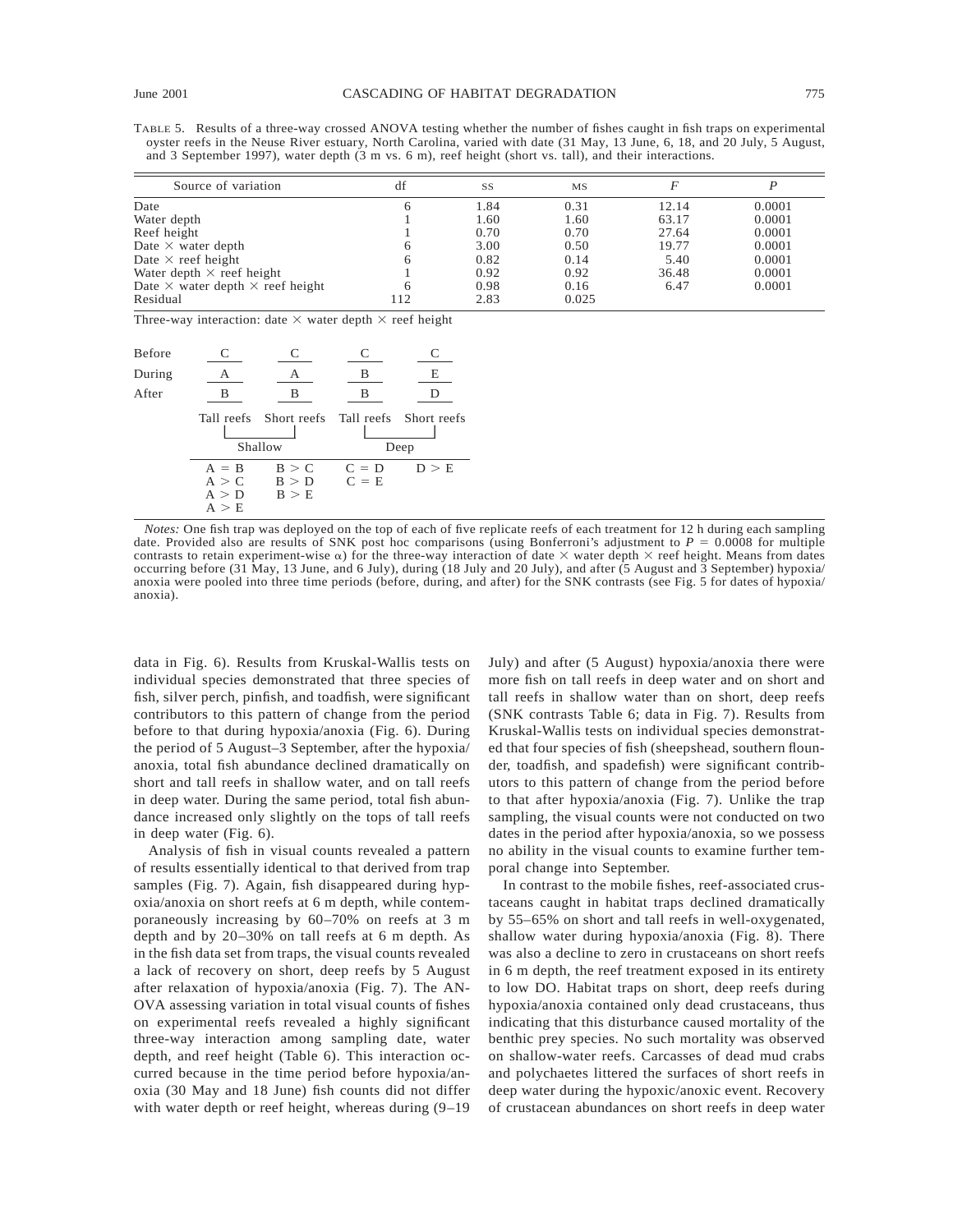

FIG. 7. Diver counts of mobile predatory fishes from 5-min visual surveys of the tops of experimental oyster reefs (*N* 5 5 reefs) in the Neuse River estuary during spring–summer 1997. Error bars represent 1 SE above the total mean abundance of all fishes combined for each treatment. One visual observation survey was conducted on each replicate reef on each sampling date. The time and location of hypoxia/anoxia are represented by the goal-post figure. Results of orthogonal Wilcoxon and Kruskal-Wallis tests for each species showed that the significant period  $\times$  water depth  $\times$  reef height three-way interaction in total fish abundance (see Table 6) was driven by significant change from the before to the during hypoxia/anoxia periods in the abundances of four species: spadefish ( $P = 0.007$ ), sheepshead ( $P = 0.04$ ), oyster toadfish ( $P = 0.04$ ), and southern flounder  $(P = 0.05)$ . The a priori contrasts revealed that for each of the four species abundance increased on tall reefs in deep water and on both short and tall reefs in shallow water and decreased on short reefs in deep water during hypoxia/ anoxia.

was not even initiated by 6 August, when DO had risen to 4–6 mg/L (Fig. 5). The three-way ANOVA revealed a significant three-way interaction among sampling date, water depth, and reef height (Table 7). This interaction occurred because in the time period before hypoxia/anoxia (15 May, 10 June, and 7 July) crustacean abundance did not vary with water depth or reef height, whereas during (21 July) and after (6 August) hypoxia/anoxia there were more crustaceans on tall reefs at 6 m depth and on short and tall reefs at 3 m than on short, deep reefs (SNK contrasts in Table 7; data in Fig. 8). In addition, during hypoxia/anoxia the crustaceans were more abundant on tall, deep reefs than on both reef types in shallow water (Fig. 8). Habitat traps sampled on 21 July on short reefs at 6 m depth contained densities of amphipods, shrimp, and small crabs similar to those found on 7 July, but all animals were dead. In addition, at 6 m depth all oysters were killed by hypoxia/anoxia (indicated by the goal-post figure) on bottoms and tops of short reefs and the bottoms of tall reefs.

Twelve of the 14 species of fishes caught in traps on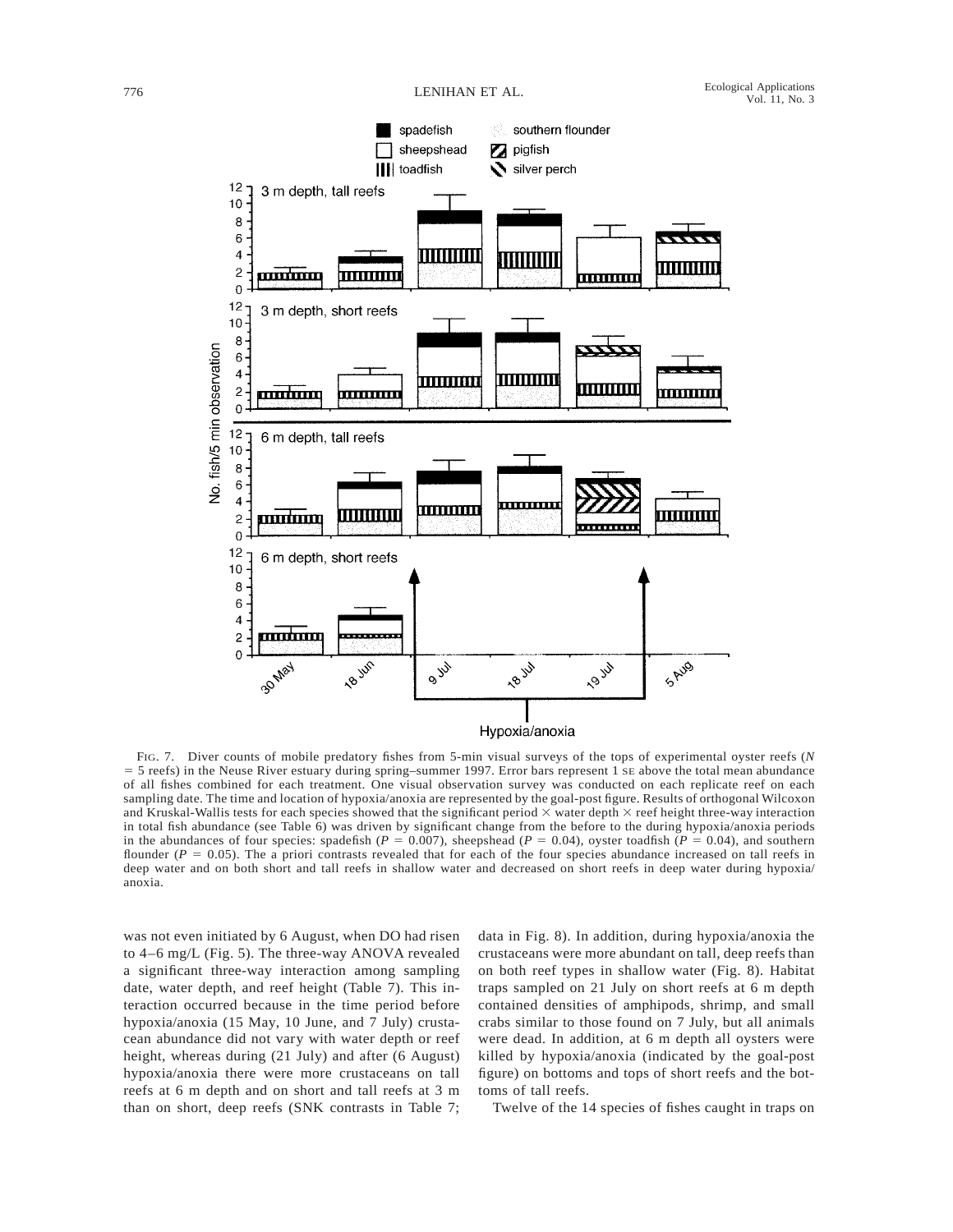| Source of variation                            | df | SS     | MS     |       |        |
|------------------------------------------------|----|--------|--------|-------|--------|
| Date                                           |    | 258.44 | 51.69  | 35.82 | 0.0001 |
| Water depth                                    |    | 138.67 | 138.67 | 96.19 | 0.0001 |
| Reef height                                    |    | 114.07 | 114.07 | 79.13 | 0.0001 |
| Date $\times$ water depth                      |    | 137.17 | 27.43  | 19.03 | 0.0001 |
| Date $\times$ reef height                      |    | 139.57 | 27.91  | 19.36 | 0.0001 |
| Water depth $\times$ reef height               |    | 95.41  | 95.41  | 66.18 | 0.0001 |
| Date $\times$ water depth $\times$ reef height |    | 61.84  | 12.37  | 8.58  | 0.0001 |
| Residual                                       | 96 | 138.40 | 1.44   |       |        |

Three-way interaction: date  $\times$  water depth  $\times$  reef height

| Before | C                                  | C                                             | C                  |       |  |  |
|--------|------------------------------------|-----------------------------------------------|--------------------|-------|--|--|
| During | А                                  | А                                             | В                  | E     |  |  |
| After  | В                                  | В                                             | В                  | D     |  |  |
|        |                                    | Tall reefs Short reefs Tall reefs Short reefs |                    |       |  |  |
|        |                                    | Shallow                                       | Deep               |       |  |  |
|        | $A = B$<br>A > C<br>A > D<br>A > E | B > C<br>B > D<br>B > E                       | $C = D$<br>$C = E$ | D > E |  |  |

*Notes:* Visual counts were made by divers on each of five replicate reefs of each treatment for 5-min periods. Provided also are results of SNK post hoc comparison (using Bonferroni<sup>5</sup>s adjustment to  $P = 0.0008$  for multiple contrasts to retain experiment-wise  $\alpha$ ) for three-way interaction of date  $\times$  water depth  $\times$  reef height. Means from the dates occurring before (30 May and 18 June), during (9 July, 18 July, and 19 July), and after (5 August) hypoxia/anoxia were pooled into time periods (before, during, and after) for the SNK contrasts.

experimental reefs in the Neuse River estuary during May–September ate crustaceans, according to their stomach contents (stomachs of gag grouper were not sampled and sheepshead ate molluscs). From May to July, stomach remains of these twelve species contained mainly crustaceans, but occasionally a few parts (cirri and jaws) of polychaete worms and unrecognizable, filmy material. During hypoxia/anoxia, 88% of fishes caught in traps on shallow-water reefs and tall reefs in deep water had prey in their stomachs. One hundred percent (by wet mass) of the stomach samples analyzed during hypoxia/anoxia contained mixtures of amphipods, grass shrimp, mud crab parts, and/or unidentified filmy material, except for southern flounder, which also ate small fishes (gobies and an unidentified species; Fig. 9).

Our assessment of abundances of both fishes and their crustacean prey on reefs differentially exposed to hypoxia/anoxia and covering periods of time before, during, and after hypoxia/anoxia suggests important relationships. At times and places of low DO (Fig. 5), both fish and crustacean abundances declined to zero (Figs. 6–8). Excluding data from short, deep reefs during and after hypoxia/anoxia, crustacean prey abundance was negatively related to abundance of crustacean-eating fishes (Fig. 10).

#### **DISCUSSION**

The combined effect of reef-height reduction through fishery disturbance and hypoxia/anoxia in deep waters

can best explain the observed mortality of small epibenthic crustaceans on short (1-m) oyster reefs located in deep (6-m) portions of the Neuse River estuary during hypoxia/anoxia (Fig. 8). This same interaction of disturbances explained the mass mortality of oysters and loss of blue crabs from their burrows on short, deep oyster reefs in the Neuse River estuary during a previous year's hypoxic/anoxic event (Lenihan and Peterson 1998). This combination of disturbances apparently also induced the observed mass migration of large, mobile fishes from fishery-degraded reefs in hypoxic deep water to refuge reefs in oxygenated shallow water (Figs. 6 and 7). Here, those abnormally concentrated predatory fishes greatly reduced the abundance of their crustacean prey (Fig. 8), thereby exporting the impacts of habitat degradation through migration of consumers. These results constitute a spatially displaced trophic modification that was caused by the two disturbances. The combined effects of oyster dredging and oxygen depletion degraded habitat in one area (deep water), which indirectly caused the increased exploitation of prey in a remote refuge (reefs in shallow water).

That extended hypoxia/anoxia in estuaries kills sessile species (Tenore 1972, Seliger et al. 1985, Diaz and Rosenberg 1995), influences the movement and recruitment of fishes and swimming crabs (Breitburg 1992, Lenihan and Peterson 1998), and alters trophic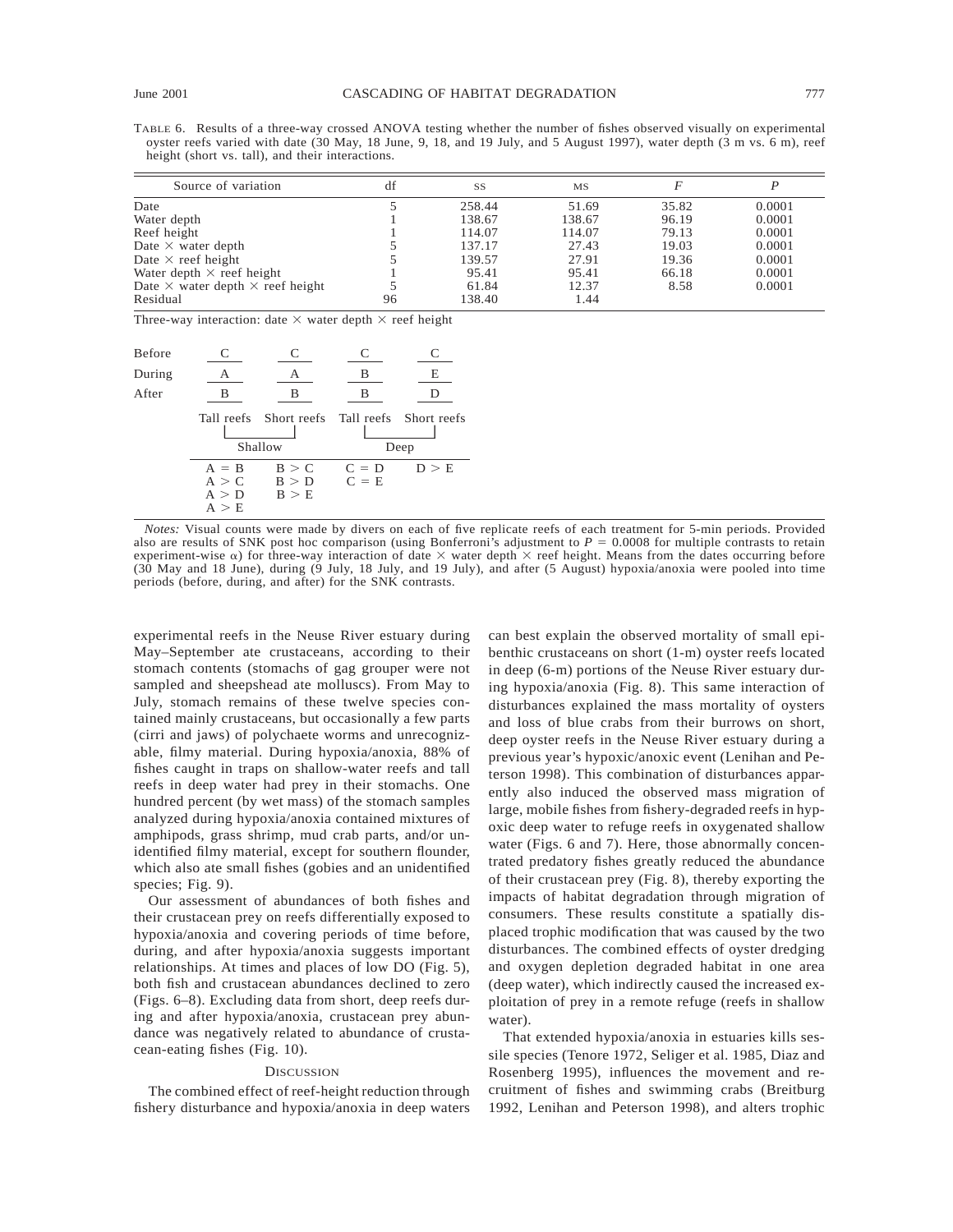

FIG. 8. Total numbers throughout spring–summer 1997 of live, reef-dwelling amphipods (*Dulichiella appendiculata, Elasmopus levis, Melita* sp., and *Microprodopus radii*), grass shrimp (*Palaemonetes vulgaris*), and mud crabs (*Panopeus herbstii*) sampled in habitat traps ( $N = 5$  reefs per reef type) placed on the tops of replicate reefs of four types. Error bars represent 1 SE above the mean total abundance of all crustaceans combined for each treatment. One habitat trap was deployed on each replicate reef during each sampling date.

interactions among estuarine species (Pihl et al. 1992, Pihl 1994, Breitburg et al. 1997) is well established. Here we provide experimental evidence showing that the joint effect of two disturbances (hypoxia/anoxia and reef-habitat degradation) occurring in one area can cause a depression in food resources in another, undisturbed area (undegraded refuge reefs in shallow water) through the movement of consumers. Mass emigration of fishes and blue crabs away from estuarine areas that experience hypoxia/anoxia has been termed a jubilee and is described by Loesch (1960). Our study demonstrates the trophic impacts of concentrating those migrants in refuge habitats. Evidence of the trophic consequences of displacing and concentrating predatory fishes comes from both gut contents and regression analyses on the refuge reefs. Gut contents of the fishes captured in refuges revealed that they were feeding on crustaceans (Fig. 9). The relationship between the enhanced fish abundance and the reduction in crustacean prey (Fig. 10) implies a top-down trophic impact in a refuge habitat that is induced by remote disturbances.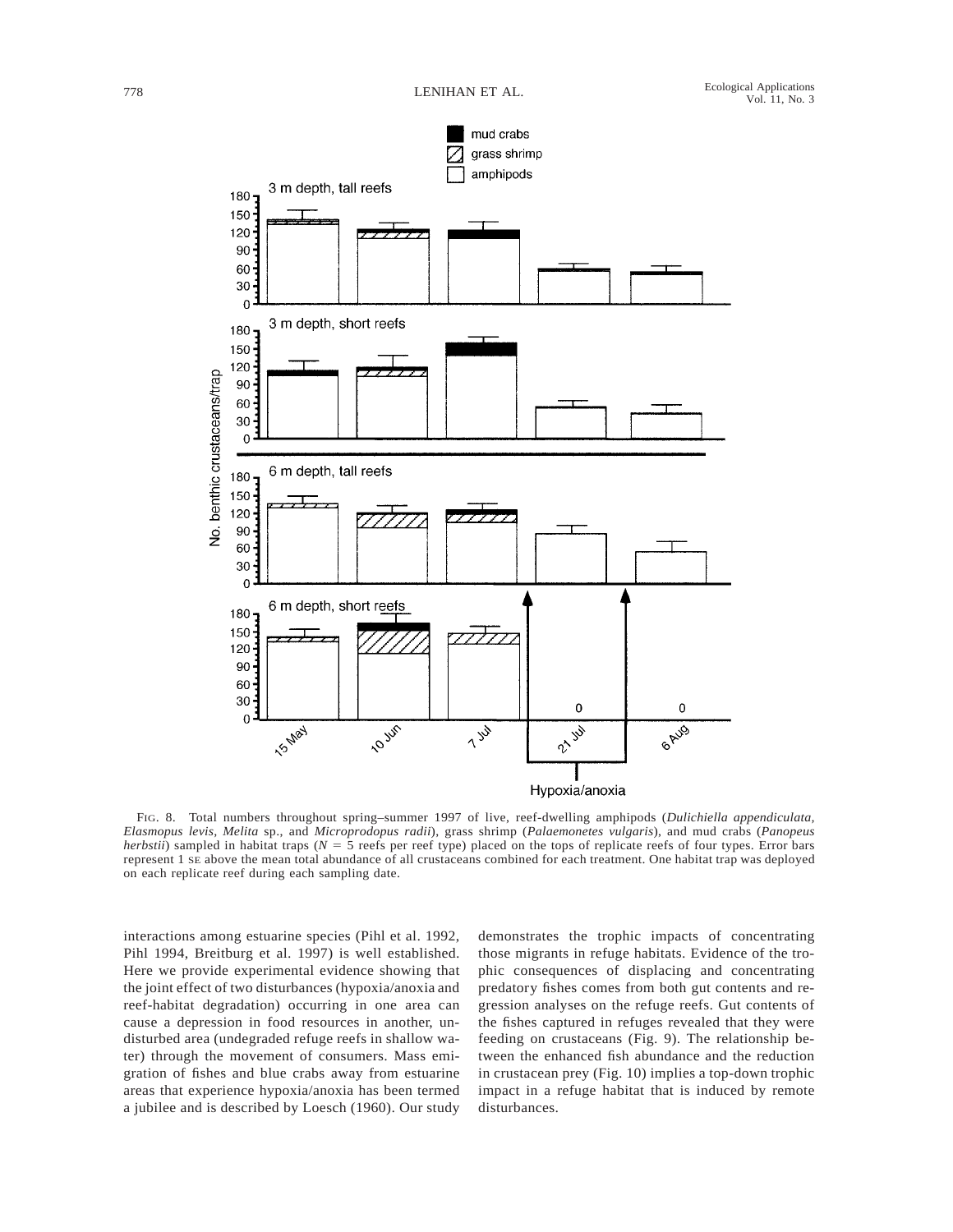TABLE 7. Results of a three-way crossed ANOVA testing whether the number of crustacean prey caught in habitat traps on experimental oyster reefs varied with date (15 May, 10 June, 7 July, 21 July, and 6 August), water depth (3 m vs. 6 m), reef height (short vs. tall), and their interactions.

| Source of variation                            | df | SS    | <b>MS</b> |        |        |
|------------------------------------------------|----|-------|-----------|--------|--------|
| Date                                           | 4  | 18.33 | 4.58      | 910.21 | 0.0001 |
| Water depth                                    |    | 2.10  | 2.10      | 417.31 | 0.0001 |
| Reef height                                    |    | 2.93  | 2.93      | 582.75 | 0.0001 |
| Date $\times$ water depth                      | 4  | 3.55  | 0.89      | 176.49 | 0.0001 |
| Date $\times$ reef height                      | 4  | 5.31  | 1.33      | 263.65 | 0.0001 |
| Water depth $\times$ reef height               |    | 2.97  | 2.97      | 598.03 | 0.0001 |
| Date $\times$ water depth $\times$ reef height | 4  | 5.18  | 1.30      | 257.33 | 0.0001 |
| Residual                                       | 80 | 0.40  | 0.005     |        |        |

Three-way interaction: date  $\times$  water depth  $\times$  reef height

| Before | А                         | А                                                        | А | А     |
|--------|---------------------------|----------------------------------------------------------|---|-------|
| During | C                         | C                                                        | В | D     |
| After  | C                         | C                                                        | C | Ð     |
|        |                           | Tall reefs Short reefs Tall reefs Short reefs<br>Shallow |   | Deep  |
|        | $A = B$<br>A > C<br>A > D | B > C<br>B > D                                           |   | C > D |

*Notes:* One trap was deployed on the top of each of five replicate reefs of each treatment for 7 d before being sampled. Provided also are results of SNK post-hoc comparisons (using Bonferroni's adjustment to  $P = 0.0008$  for multiple contrasts to retain experiment-wise  $\alpha$ ) for the three-way interaction of date  $\times$  water depth  $\times$  reef height. Means from the dates occurring before (15 May, 10 June, and 7 July), during (21 July), and after (6 August) hypoxia/anoxia were pooled into time periods (before, during, and after) hypoxia/anoxia for the SNK contrasts.

Our experimental results have direct implications for conservation and management in estuarine ecosystems. First, the description of the higher trophic-level structure of an oyster-reef food web (Fig. 4), while restricted

to our study area and period, is valuable to habitat and fisheries managers who wish to develop an ecosystem basis for management (Christensen et al. 1996, Crowder et al. 1996). Second, we identified and quantified

FIG. 9. Percentages by wet biomass of the various prey items collected in the stomachs of the different fish species caught on experimental reefs during hypoxia/anoxia in July 1997. Data are percentages of the total biomass of gut contents pooled from all the fishes of each species. Fishes were caught in traps only on reefs in oxygenated shallow water or on the tops of tall reefs in deep water.

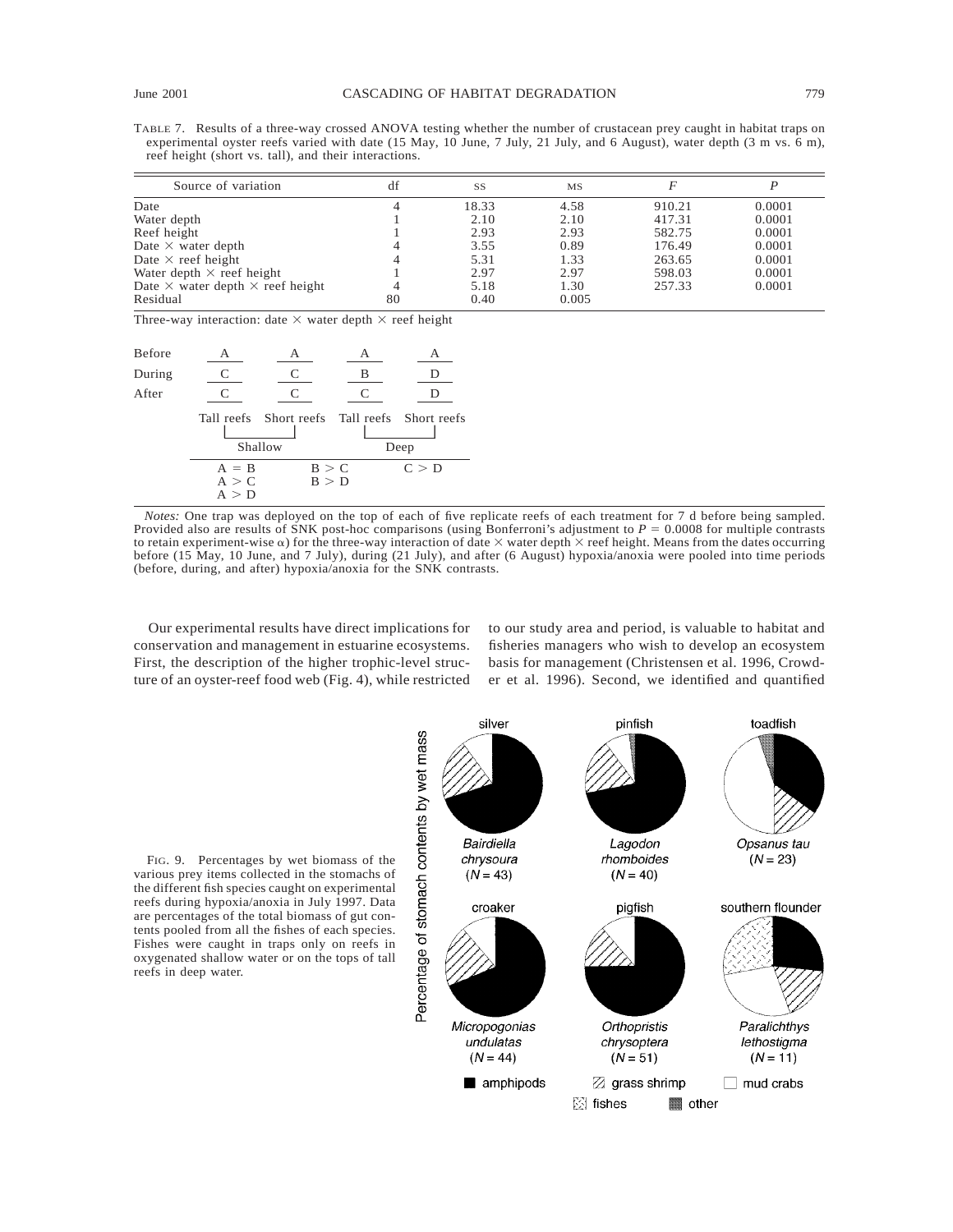

FIG. 10. Results of a linear least-squares regression of total numbers of crustacean prey on total numbers of mobile fishes through time (May–September 1997) on all four experimental reef types. Prey abundance was negatively related  $(R^2 = 0.74, P = 0.0001, N = 18$  samples) to predatory fish abundance. Data points combine mean numbers of fishes caught in fish traps (Fig. 6) with mean catches of crustaceans in habitat traps (Fig. 8) for each date.

the fishes associated with oyster reef habitat. Previous studies had catalogued the fishes on oyster reef habitat (Arve 1960, Harding and Mann 1999) and the associated benthic invertebrates (Wells 1961, Bahr and Lanier 1981, Zimmerman et al. 1989). We found that both natural and restored oyster reefs are utilized by more fish, and a greater number of fish species, than unstructured sand-bottom habitat (Fig. 3). At least 18 of those fishes have value in commercial or recreational fisheries (Table 1), as do oysters and blue crabs. Twelve species of fishes were found on reefs as small juveniles (Table 1), implying that oyster reefs provide recruitment habitat. Our data on fish utilization provide a step in the direction of quantifying some of the ecosystem services (Peterson and Lubchenco 1997) provided by oyster reefs. Third, we found that the abundance and species richness of fishes utilizing restored reefs and natural reefs do not differ (Fig. 3), suggesting that the restoration of oyster reefs can regenerate their services as fish habitat. If the value of oysters in water filtration, which grazes down algal blooms, reduces turbidity, transfers energy to demersal food chains, and induces denitrification (Newell 1988), could also be estimated, then managers could assess whether the sum total of ecosystem services provided by oyster reefs can justify the costs of restoring and protecting oyster reef sanctuaries.

The success of restored oyster reefs, readily built with large mounds of oyster shell, in providing habitat for large predatory fishes is evident in our measurements of fish utilization of natural and restored reefs (Fig. 3). The need for restoration of oyster reefs is great because oysters and oyster reefs have declined in abundance and areal cover in the Chesapeake Bay and in other estuaries along the midAtlantic coast of North America by almost two orders of magnitude since about 1900 (Rothschild et al. 1994, Lenihan and Peterson 1998). Restoration efforts have been limited, perhaps because the goal of restoration has been enhancement of the oyster fishery, yet oyster diseases (Ford and Tripp 1996) have typically intervened to prevent sustainable oyster production even on restored reefs. This narrow focus on a single fishery fails to recognize that restored oyster reefs have value as habitat for a large suite of estuarine fishes even if no augmentation in commercial oyster harvest should result. Our data on fish utilization of restored oyster reefs, along with information on the habitat value of oyster reefs in many previous studies (Arve 1960, Benaka 1999, Harding and Mann 1999), imply that oyster reefs should be restored to enhance many ecological goods and services rather than simply to subsidize the oyster fishery.

That indirect trophic interactions occur in undisturbed refuge habitat as a consequence of migrations by higher trophic-level consumers from disturbed and degraded habitat nearby has important application to the design of oyster reef sanctuaries and, more generally, Marine Protected Areas (MPAs). MPAs are most often established either to preserve biodiversity within the reserve or to sustain production of exploited fishes, usually by serving as a source of propagules to subsidize populations outside the reserve (Allison et al. 1998). Our results imply that if MPAs were established near areas that experience perturbations that trigger the exodus of mobile consumers, the utility of the reserve as a biodiversity repository may be compromised as refugees modify the community through trophic and other interactions. To establish a truly natural marine reserve may be impossible (Jackson 1997), but the value of an MPA as a biodiversity repository may be maximized by locating it at an appropriate spatial distance from disturbed areas to reduce invasions by displaced organisms. Alternatively, the purpose of some MPAs may be to provide refuges from disturbance for mobile refugees, especially economically valuable predatory fishes or endangered species. This represents an important alternative motivation for establishment and siting of reserves. To protect the increasingly threatened apex predators in our now human-dominated ecosystems (Pauly et al. 1998), MPAs may often be needed. Our results imply that habitat restoration and management schemes for whole ecosystems should incorporate a broad spatial perspective that accounts for heterogeneity in habitat quality and the dispersal capabilities of species (Christensen et al. 1996).

Consideration of disturbances and the direct trophic and indirect consequences of migration of mobile higher trophic-level consumers should be incorporated into the spatially explicit metapopulation models now being applied in species conservation (e.g., Hanski 1999, Mc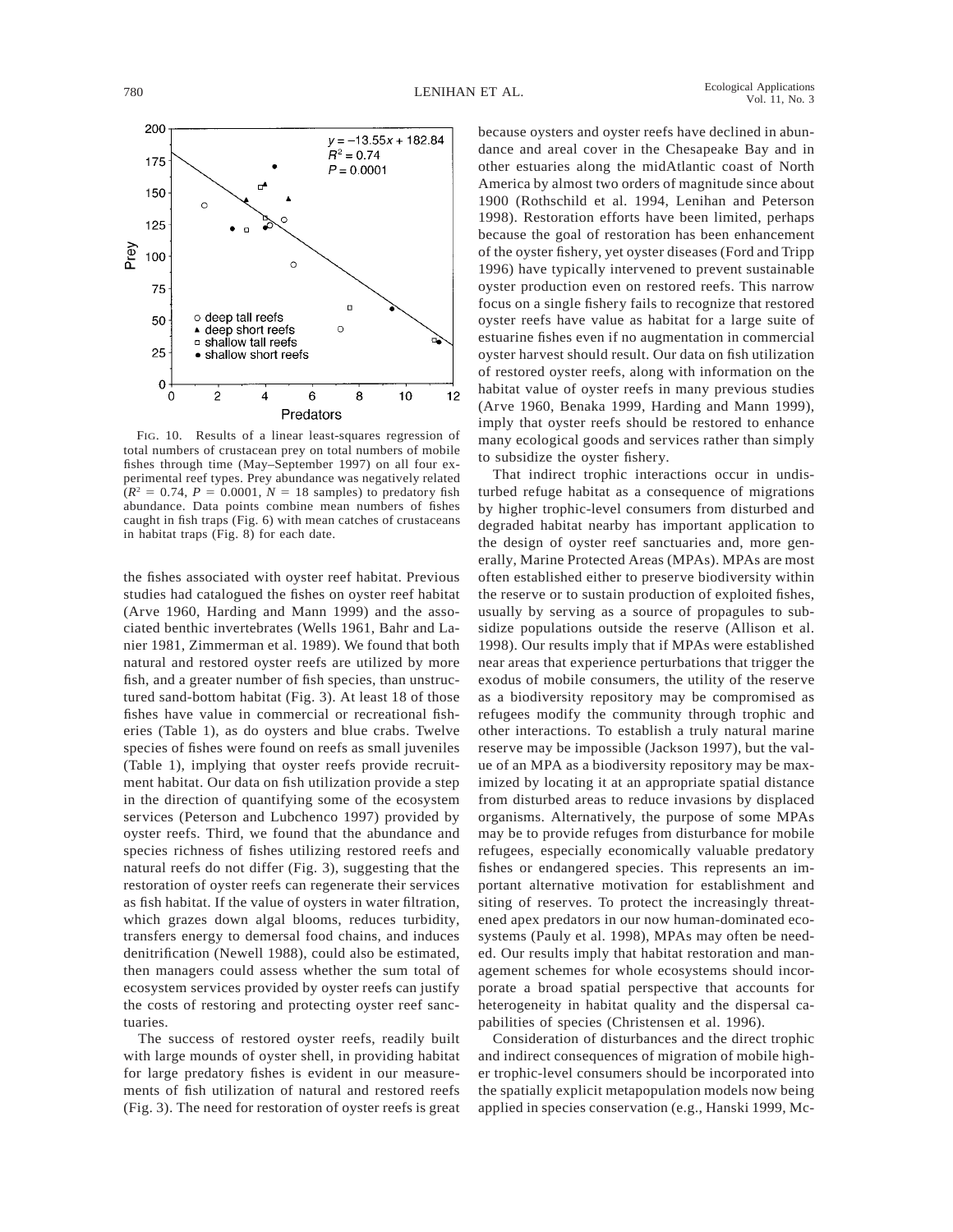Carthy and Lindenmayer 1999, Hanski et al. 2000). This additional migratory process can play an important role not only in marine but also in freshwater aquatic (Power 1990) and terrestrial (Senft et al. 1997, Tilman and Kareiva 1997) systems. Such refinements in the modeling would require realistic spatial and temporal scales, consistent with the migratory potentials of the species involved. Multifactorial experiments conducted at realistic spatial scales, in concert with monitoring and dynamical modeling (Tuck and Possingham 2000), provide effective but underutilized methods for examining ecological complexities within heterogeneous, patchy environments (Walters 1986).

#### ACKNOWLEDGMENTS

We thank our technicians, Laura Hill and Rusty Day, for their enthusiastic and tireless efforts in the field and laboratory. We also thank K. Craig, L. Crowder, L. Eby, D. Meyers, and many scientists at the NOAA/NMFS Beaufort Laboratory for advice on sampling fishes. We thank P. Dayton, B. Kendall, F. Micheli, and two anonymous reviewers for help with the manuscript. This project was funded by a National Research Council Post-doctoral Associateship (H. S. Lenihan), a North Carolina Fisheries Resources Grant (H. S. Lenihan), a Shellfish Restoration appropriation of the North Carolina General Assembly (C. H. Peterson), the PEW Charitable Trusts (C. H. Peterson), and the Neuse River Estuary Modeling and Monitoring (MODMON) Project through the University of North Carolina Water Resources Research Institute (H. S. Lenihan and C. H. Peterson). Logistical support was provided by the NOAA/NMFS Beaufort Laboratory and the University of North Carolina at Chapel Hill's Institute of Marine Sciences.

#### LITERATURE CITED

- Allison, G. W., J. Lubchenco, and M. H. Carr. 1998. Marine reserves are necessary but not sufficient for marine conservation. Ecological Applications **8**:79–92.
- Arve, R. 1960. Preliminary report on attracting fish by oystershell plantings in Chincoteague Bay, Maryland. Chesapeake Science **1**:58–65.
- Bahr, L. M., and W. P. Lanier. 1981. The ecology of intertidal oyster reefs of the south Atlantic coast: a community profile. U.S. Fish and Wildlife FWS/OBS/81.15, Washington, D.C., USA.
- Benaka, L. R. 1999. Fish habitat: essential fish habitat, and rehabilitation. American Fisheries Society, Symposium 22, Bethesda, Maryland, USA.
- Bonsdorff, E. 1992. Drifting algae and zoobenthos—effects on settling and community structure. Netherlands Journal of Sea Research **30**:57–62.
- Botsford, L. W., J. C. Castilla, and C. H. Peterson. 1997. The management of fisheries and marine ecosystems. Science **277**:509–515.
- Breitburg, D. L. 1992. Episodic hypoxia in Chesapeake Bay: interacting effects of recruitment, behavior, and physical disturbance. Ecological Monographs **62**:525–546.
- Breitburg, D. L., T. Loher, C. A. Pacey, and A. Gerstein. 1997. Varying effects of low dissolved oxygen on trophic interactions in an estuarine food web. Ecological Monographs **67**:489–507.
- Carpenter, S. R., and F. J. Kitchell. 1993. Trophic cascades in lakes. Cambridge University Press, Cambridge, UK.
- Christensen, N. L., A. M. Bartuska, J. H. Brown, S. R. Carpenter, C. D'Antonio, R. Francis, J. F. Franklin, J. A. Mc-Mahon, R. F. Noss, D. J. Parsons, C. H. Peterson, M. G. Turner, and R. G. Woodmansee. 1996. Report of the Ecological Society of America committee on the scientific basis

for ecosystem management. Ecological Applications **6**: 665–691.

- Christensen, V., and D. Pauly. 1993. Fish production, catches and the carrying capacity of the world oceans. International Center for Living Aquatic Resource Management [ICLARM] Quarterly **18**:34–40.
- Cochran, W. G. 1963. Sampling techniques. John Wiley and Sons, New York, New York, USA.
- Cooper, S. R., and G. S. Brush. 1993. A 2500 year history of anoxia and eutrophication in the Chesapeake Bay. Estuaries **16**:617–626.
- Crowder, L. B., D. P. Reagan, and D. W. Freckman. 1996. Food web dynamics and applied problems. Pages 327–336 *in* G. A. Polis and K. O. Winemiller, editors. Food webs: integration of patterns and dynamics. Chapman & Hall, New York, New York, USA.
- Daniel, L. B. 1988. Aspects of the biology of juvenile red drum, *Sciaenops ocellatus,* and spotted seatrout, *Cynoscion nebulosus* (Pices: Sciaenidae) in South Carolina. Thesis. College of Charleston, Charleston, South Carolina, USA.
- Dayton, P. K., S. F. Thrush, M. T. Agardy, and R. J. Hoffman. 1995. Environmental effects of marine fishing. Aquatic Conservation: Marine and Freshwater Ecosystems **5**:205– 232.
- DeAlteris, J. T. 1988. The geomorphic development of Wreck Shoal, a subtidal oyster reef of the James River, Virginia. Estuaries **11**:240–249.
- Diaz, R. J., and R. Rosenberg. 1995. Marine benthic hypoxia: a review of its ecological effects and the behavioral responses of benthic macrofauna. Oceanography and Marine Biology: Annual Review **33**:245–303.
- Dyer, K. R., and R. J. Orth, editors. 1994. Changes in fluxes in estuaries: implications from science to management. Olsen and Olsen, Fredensburg, Denmark.
- Estes, J. A., M. T. Tinker, T. M. Williams, and D. F. Doak. 1998. Killer whale predation on sea otters linking oceanic and nearshore ecosystems. Science **282**:473–476.
- Ford, S. E., and M. R. Tripp. 1996. Diseases and defense mechanisms. Pages 581–660 *in* V. S. Kennedy, R. I. E. Newell, and A. F. Ebele, editors. The eastern oyster, *Crassostrea virginica.* Maryland Sea Grant, College Park, Maryland, USA.
- Grice, G. D., and M. R. Reeve, editors. 1982. Marine mesocosms: biological and chemical research in experimental ecosystems. Springer-Verlag, New York, New York, USA.
- Hall, S. J. 1999. The effects of fishing on ecosystems and communities. Blackwell, Oxford, UK.
- Hanski, I. 1999. Metapopulation ecology. Oxford University Press, Oxford, UK.
- Hanski, I., J. Aldo, and A. Moilanen. 2000. Estimating the parameter of survival and migration of individuals in metapopulations. Ecology **81**:239–251.
- Harding, J. M., and R. Mann. 1999. Fish species richness in relation to restored oyster reefs, Piankatank River, Virginia. Bulletin of Marine Science **65**:289–299.
- Hargis, W. J., Jr., and D. S. Haven. 1988. The imperiled oyster industry of Virginia: a critical analysis with recommendations for restoration. Special report No. 290 in applied marine science and ocean engineering. Virginia Sea Grant Marine Advisory Services, Virginia Institute of Marine Science, Gloucester Point, Virginia, USA.
- He, H. S., and D. J. Mladenoff. 1999. Spatially explicit and stochastic simulation of forest-landscape fire disturbance and succession. Ecology **80**:81–99.
- Jackson, J. B. C. 1997. Reefs since Columbus. Coral Reefs **16**(Supplement):S23–S32.
- Lenihan, H. S. 1999. Physical–biological coupling on oyster reefs: how habitat structure influences individual performance. Ecological Monographs **69**:251–276.
- Lenihan, H. S., F. Micheli, S. W. Shelton, and C. H. Peterson.